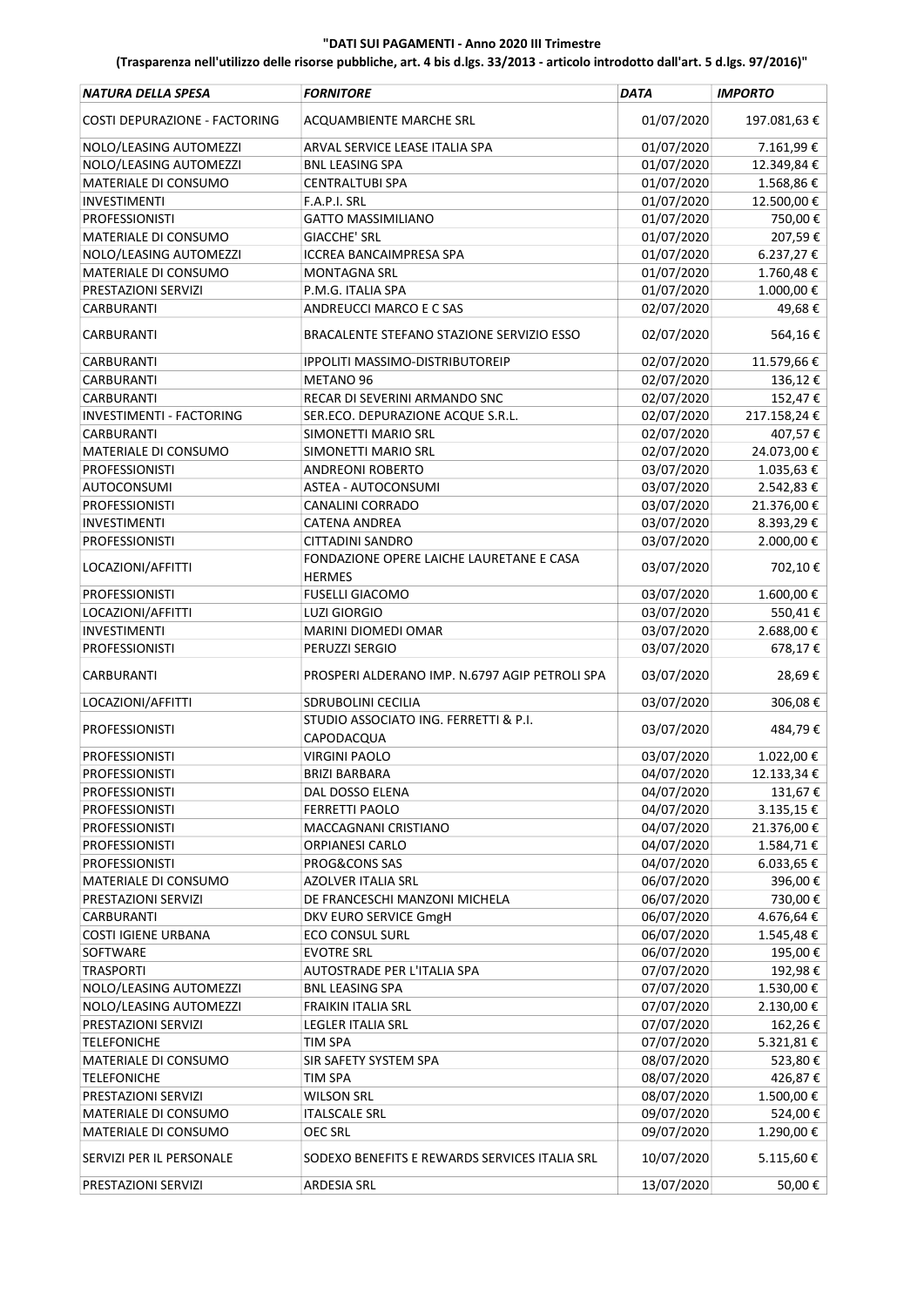| NATURA DELLA SPESA            | <b>FORNITORE</b>                                             | <b>DATA</b> | <b>IMPORTO</b> |
|-------------------------------|--------------------------------------------------------------|-------------|----------------|
| ACQUISTO GAS COGENERAZIONE -  |                                                              |             |                |
| <b>FACTORING</b>              | ASTEA ENERGIA SPA                                            | 13/07/2020  | 66.011,82€     |
| MATERIALE DI CONSUMO          | <b>GIACCHETTA MARIO</b>                                      | 13/07/2020  | 1.861,60€      |
| <b>TELEFONICHE</b>            | <b>TIM SPA</b>                                               | 13/07/2020  | 8.449,75€      |
| LOCAZIONI/AFFITTI             | <b>IMMOBILIARE BATTISTELLI SRL</b>                           | 14/07/2020  | 535,24€        |
| ACQUISTO ACQUA - FACTORING    | ACQUAMBIENTE MARCHE SRL                                      | 15/07/2020  | 55.103,81€     |
| <b>TELEFONICHE</b>            | <b>GO INTERNET SPA</b>                                       | 15/07/2020  | 75,00€         |
| <b>MANUTENZIONI</b>           | <b>MAC SRL</b>                                               | 15/07/2020  | 1.439,10€      |
| PRESTAZIONI SERVIZI           | <b>QUALENERGIA SRL</b>                                       | 15/07/2020  | 10,00€         |
| <b>COSTI DEPURAZIONE</b>      | CENTRO MARCHE ACQUE SRL                                      | 16/07/2020  | 86.620,54€     |
| SERVIZI ALLA CLIENTELA        | ANDREANI TRIBUTI SRL                                         | 17/07/2020  | 6.380,02€      |
| <b>AUTOCONSUMI</b>            | ASTEA - AUTOCONSUMI                                          | 17/07/2020  | 361,00€        |
| PRESTAZIONI SERVIZI           | LEGATORIA COPISTERIA DI PEPA SUSANNA                         | 17/07/2020  | 327,00€        |
| ACQUISTO E.E./GAS             | <b>ASTEA ENERGIA SPA</b>                                     | 20/07/2020  | 20.939,13€     |
| ACQUISTO E.E./GAS - FACTORING | ASTEA ENERGIA SPA                                            | 20/07/2020  | 120.313,05€    |
|                               | CATENA COSTRUZIONI DI CATENA ALESSANDRO & C                  |             |                |
| LOCAZIONI/AFFITTI             | SAS                                                          | 20/07/2020  | 400,00€        |
| MATERIALE DI CONSUMO          | <b>CELIANI ROBERTO</b>                                       | 20/07/2020  | 68,94€         |
| CARBURANTI                    | DKV EURO SERVICE GmgH                                        | 20/07/2020  | 5.378,04€      |
| PRESTAZIONI SERVIZI           | <b>EDM</b>                                                   | 20/07/2020  | 160,00€        |
| PRESTAZIONI SERVIZI           | <b>ENERGY ENGINEERING SRL</b>                                | 20/07/2020  | 900,00€        |
| NOLO/LEASING AUTOMEZZI        | FRAIKIN ITALIA SRL                                           | 20/07/2020  | 5.840,00€      |
| <b>COSTI IGIENE URBANA</b>    | COREPLA                                                      | 21/07/2020  | 3.027,19€      |
| <b>TELEFONICHE</b>            | WIND TRE SPA                                                 | 21/07/2020  | 2.643,48€      |
| <b>CANONI E CONCESSIONI</b>   | <b>ANAS SPA</b>                                              | 22/07/2020  | 192,81€        |
| AUTOCONSUMI                   | ASTEA - AUTOCONSUMI                                          | 23/07/2020  | 2.544,24€      |
| SERVIZI PER IL PERSONALE      | DOCEO GROUP SRL                                              | 23/07/2020  | 1.720,00€      |
|                               |                                                              |             |                |
| PRESTAZIONI SERVIZI           | So.ge.s.i.                                                   | 23/07/2020  | 210,00€        |
| NOLO/LEASING AUTOMEZZI        | <b>ICCREA BANCAIMPRESA SPA</b>                               | 24/07/2020  | 654,83€        |
| SERVIZI PER IL PERSONALE      | POSTE ITALIANE SPA                                           | 24/07/2020  | 3.804,10€      |
| NOLO/LEASING AUTOMEZZI        | <b>GILMAR SRL</b>                                            | 27/07/2020  | 8.400,00€      |
| INTERESSI/COMMISSIONI         | <b>NEXI PAYMENTS SPA</b>                                     | 27/07/2020  | 64,50€         |
| <b>INVESTIMENTI</b>           | SOC. AGR. F.LLI BIANCHINI DI BIANCHINI CLAUDIO, MA           | 27/07/2020  | 1.586,25€      |
| <b>CANONI E CONCESSIONI</b>   | ANAS SPA                                                     | 28/07/2020  | 192,81€        |
| <b>TELEFONICHE</b>            | VODAFONE ITALIA S.P.A.                                       | 28/07/2020  | 3,90€          |
| MATERIALE DI CONSUMO          | <b>WURTH SRL</b>                                             | 28/07/2020  | 144,00€        |
| LOCAZIONI/AFFITTI             | PRISMA IMMOBILIARE SRL                                       | 29/07/2020  | 3.650,00 €     |
| PRESTAZIONI SERVIZI           | ABBREVIA SPA                                                 | 30/07/2020  | 80,00€         |
| MANUTENZIONI                  | <b>ACQUANET SRL</b>                                          | 30/07/2020  | 1.775,00€      |
| <b>ANALISI</b>                | AMBIENTE LABORATORIO ANALISI DI CAPPELLA G.&C.<br><b>SAS</b> | 30/07/2020  | 7.280,09€      |
|                               |                                                              |             |                |
| PRESTAZIONI SERVIZI           | ATLANTE SOCIETA' COOPERATIVA SOCIALE ONLUS                   | 30/07/2020  | 8.104,60€      |
| MANUTENZIONI                  | AUTOFFICINA CESARINI DI RICCINI LORENZO & C SNC              | 30/07/2020  | 125,41€        |
| <b>TRASPORTI</b>              | AUTOSTRADE PER L'ITALIA SPA                                  | 30/07/2020  | 553,69€        |
| PRESTAZIONI SERVIZI           | AXITEA SPA                                                   | 30/07/2020  | 6.829,86€      |
| ACQUISTO ACQUA                | AZIENDA PLURISERVIZI MACERATA SPA                            | 30/07/2020  | 936,86€        |
| <b>MANUTENZIONI</b>           | AZZURRO CALOR SNC DI LUCONI, FRANCHINI E<br><b>CARLINI</b>   | 30/07/2020  | 55,00€         |
| MATERIALE DI CONSUMO          | BASSANI ALESSANDRO SRL                                       | 30/07/2020  | 1.217,00€      |
| MATERIALE DI CONSUMO          | <b>BIANCHI INDUSTRIAL SPA</b>                                | 30/07/2020  | 179,16€        |
|                               |                                                              | 30/07/2020  |                |
| MATERIALE DI CONSUMO          | <b>BIEMME SRL</b>                                            |             | 479,55€        |
| SERVIZI PER IL PERSONALE      | <b>BIOS CENTER SRL</b>                                       | 30/07/2020  | 3.632,00€      |
| SERVIZI PER IL PERSONALE      | BIOS SAS DI ALESSANDRINI FRANCESCA & C.                      | 30/07/2020  | 2.173,81€      |
| MANUTENZIONI                  | <b>BLUPURA SRL</b>                                           | 30/07/2020  | 5.880,00 €     |
| PRESTAZIONI SERVIZI           | BOSCH ENERGY AND BUILDING SOLUTIONS ITALY SRL                | 30/07/2020  | 500,00€        |
| <b>COSTI IGIENE URBANA</b>    | BREGA EUGENIO & C. S.R.L.                                    | 30/07/2020  | 150,00€        |
| PRESTAZIONI SERVIZI           | BT & T CONSULENZA S.R.L.                                     | 30/07/2020  | 4.362,00 €     |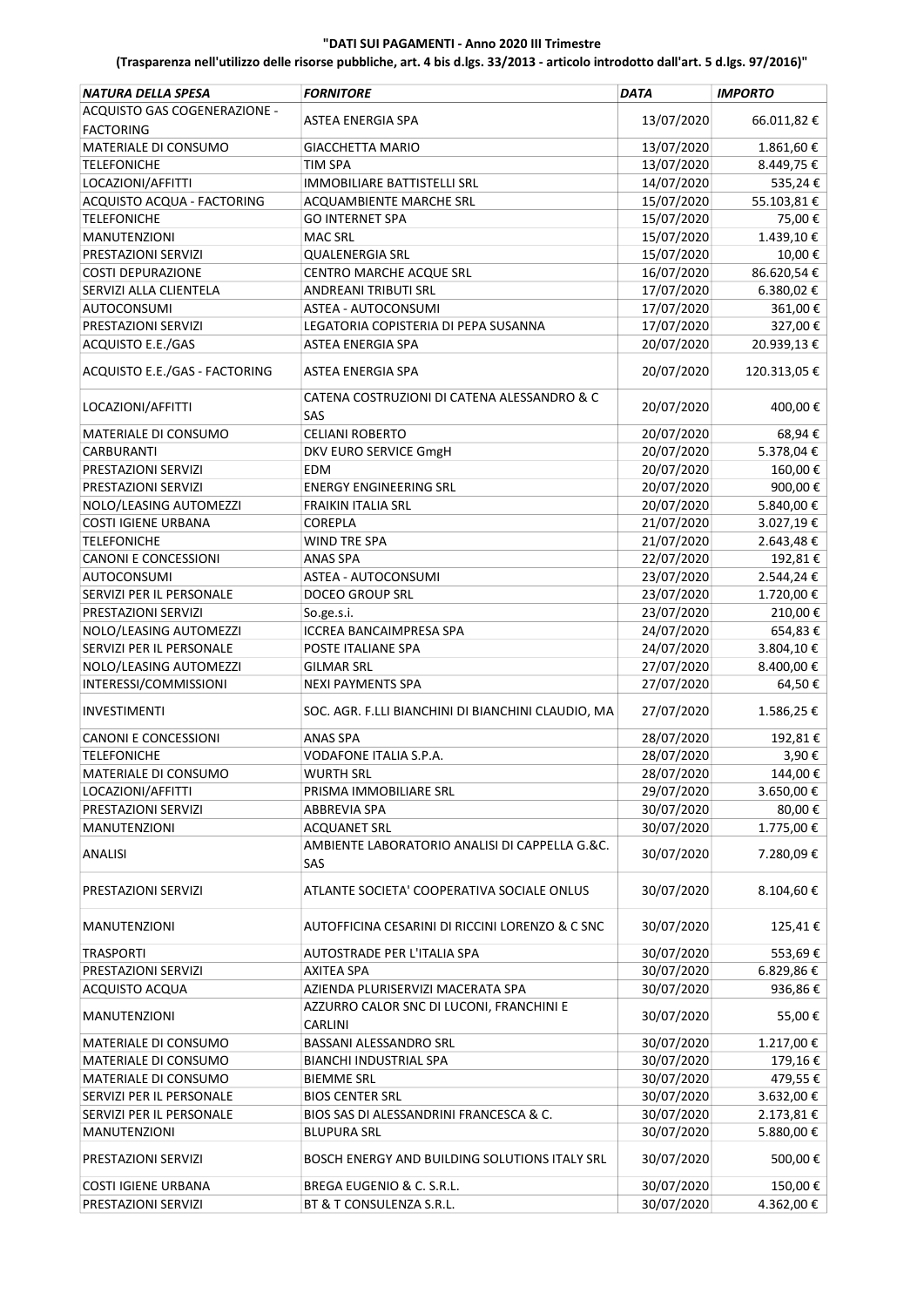| NATURA DELLA SPESA          | <b>FORNITORE</b>                             | <b>DATA</b> | <b>IMPORTO</b> |
|-----------------------------|----------------------------------------------|-------------|----------------|
| MATERIALE DI CONSUMO        | BUSCARINI SNC DI PAOLO E FRANCESCO BUSCARINI | 30/07/2020  | 550,00€        |
| PRESTAZIONI SERVIZI         | C.A.M. SAS DI MORRESI FAUSTO & C.            | 30/07/2020  | 171,32€        |
| MATERIALE DI CONSUMO        | CAGI DI GALIMBERTI MARINA                    | 30/07/2020  | 5.814,80€      |
| MATERIALE DI CONSUMO        | CAMBIELLI EDILFRIULI SPA                     | 30/07/2020  | 663,34€        |
| PRESTAZIONI SERVIZI         | CAPPELLA SCAVI DI CAPPELLA GIANLUCA          | 30/07/2020  | 130,00€        |
| MATERIALE DI CONSUMO        | <b>CAPRIONI SRL</b>                          | 30/07/2020  | 458,00€        |
| <b>MATERIALE DI CONSUMO</b> | <b>CARLO CAGNONI SPA</b>                     | 30/07/2020  | 1.399,86€      |
| MATERIALE DI CONSUMO        | <b>CENTRALTUBI SPA</b>                       | 30/07/2020  | 5.835,92€      |
| PRESTAZIONI SERVIZI         | CENTRO ASSISTENZA ECOLOGICA SRL              | 30/07/2020  | 610,00€        |
| <b>COSTI IGIENE URBANA</b>  | CENTRO MARCHE ACQUE SRL                      | 30/07/2020  | 438,00€        |
| MATERIALE DI CONSUMO        | <b>CEVAN SRL</b>                             | 30/07/2020  | 880,00€        |
| MANUTENZIONI                | CHIACCHIERA GOMME SRL                        | 30/07/2020  | 134,00€        |
| PRESTAZIONI SERVIZI         | Cieffe Multiservizi Srl                      | 30/07/2020  | 2.000,00 €     |
| MATERIALE DI CONSUMO        | CO.M.A.R. SAS DI RAMAZZOTTI & C.             | 30/07/2020  | 145,74€        |
| <b>INVESTIMENTI</b>         | COIMPERM DI PALAZZO PIERLUIGI                | 30/07/2020  | 760,00€        |
| ALTRE FORNIT. RESIDUALI     | <b>COMITATO FESTE PER OFFAGNA</b>            | 30/07/2020  | 5.000,00 €     |
| MATERIALE DI CONSUMO        | CONSULCAD S.R.L.                             | 30/07/2020  | 2.400,00 €     |
| <b>ANALISI</b>              | CONSULCHIMICA AMBIENTE SRL                   | 30/07/2020  | 5.756,58€      |
| MATERIALE DI CONSUMO        | CPL CONCORDIA SOC. COOP a.r.l.               | 30/07/2020  | 821,00€        |
| PRESTAZIONI SERVIZI         | <b>CREDEMTEL SPA</b>                         | 30/07/2020  | 1.459,52€      |
| <b>INVESTIMENTI</b>         | <b>CRESCIMBENI CARLO SRL</b>                 | 30/07/2020  | 5.194,00€      |
| MATERIALE DI CONSUMO        | <b>DIGITRON ITALIA SRL</b>                   | 30/07/2020  | 180,00€        |
| PRESTAZIONI SERVIZI         | DOGMA SYSTEMS SRL                            | 30/07/2020  | 260,00€        |
| <b>INVESTIMENTI</b>         | DRILLING SOLUTIONS SRL                       | 30/07/2020  | 3.800,00€      |
|                             |                                              |             |                |
| <b>COSTI IGIENE URBANA</b>  | <b>ECOSTAR SRL</b>                           | 30/07/2020  | $6.010,00 \in$ |
| <b>COSTI IGIENE URBANA</b>  | <b>ECOTEC SRL</b>                            | 30/07/2020  | 2.354,80€      |
| PRESTAZIONI SERVIZI         | E-DISTRIBUZIONE SPA                          | 30/07/2020  | 5,75€          |
| MATERIALE DI CONSUMO        | EFFELLE SAS DI F. MONTECCHIANI & C.          | 30/07/2020  | 574,88€        |
| MATERIALE DI CONSUMO        | <b>ERREBIAN SPA</b>                          | 30/07/2020  | 2.716,49€      |
| MANUTENZIONI                | F.A.P.I. SRL                                 | 30/07/2020  | 905,00€        |
| <b>MANUTENZIONI</b>         | F.LLI COLA SNC DI GENESIO IVANO FRANCESCO    | 30/07/2020  | 141,39€        |
| MATERIALE DI CONSUMO        | <b>FONDERIA MINNOZZI SRL</b>                 | 30/07/2020  | 4.810,00€      |
| <b>MANUTENZIONI</b>         | <b>FORK LIFT SERVICE SRL</b>                 | 30/07/2020  | 157,60€        |
| SOFTWARE                    | FORMULA IMPRESOFT SPA                        | 30/07/2020  | 670,66€        |
| <b>COSTI IGIENE URBANA</b>  | <b>FRANCINELLA ENRICO SRL</b>                | 30/07/2020  | 678,00€        |
| <b>INVESTIMENTI</b>         | <b>FRANCINELLA ENRICO SRL</b>                | 30/07/2020  | 1.715,37€      |
| <b>COSTI IGIENE URBANA</b>  | <b>FRANCIONI LUCIANO</b>                     | 30/07/2020  | 442,50€        |
| <b>COSTI IGIENE URBANA</b>  | <b>GASPARETTI SRL</b>                        | 30/07/2020  | 172,00 €       |
| MATERIALE DI CONSUMO        | <b>GENERALE CALCESTRUZZI SRL</b>             | 30/07/2020  | 304,92€        |
| ALTRE FORNIT. RESIDUALI     | <b>GEOSPORT SRL</b>                          | 30/07/2020  | 12.500,00 €    |
| MATERIALE DI CONSUMO        | <b>GF RICAMBI SRL</b>                        | 30/07/2020  | 241,88€        |
| MATERIALE DI CONSUMO        | <b>GIACCHETTA MARIO</b>                      | 30/07/2020  | 860,80€        |
| MATERIALE DI CONSUMO        | <b>GIAMPAOLI SRL</b>                         | 30/07/2020  | 369,40€        |
| MATERIALE DI CONSUMO        | <b>GIULIODORI SRL</b>                        | 30/07/2020  | 546,00€        |
| MATERIALE DI CONSUMO        | <b>GMA CONTROLS SRL</b>                      | 30/07/2020  | 3.050,00 €     |
| MANUTENZIONI                | GOMMAUTO DI PAOLUCCI & C. SNC                | 30/07/2020  | 4.118,17€      |
| NOLO/LEASING AUTOMEZZI      | <b>GORENT SPA</b>                            | 30/07/2020  | 5.484,69€      |
| MATERIALE DI CONSUMO        | HILTI ITALIA SPA                             | 30/07/2020  | 299,00€        |
| MATERIALE DI CONSUMO        | <b>HYDROSKOP SRL</b>                         | 30/07/2020  | 972,00€        |
| PRESTAZIONI SERVIZI         | <b>IMBALPLAST SRL</b>                        | 30/07/2020  | 2.165,40€      |
| MATERIALE DI CONSUMO        | <b>IMETER SRL</b>                            | 30/07/2020  | 266,28€        |
| <b>INVESTIMENTI</b>         | IMPRESA EDILE FRONTINI SNC                   | 30/07/2020  | 1.140,00 €     |
| COSTI IGIENE URBANA         | IMPRESA SANGALLI GIANCARLO & C. SRL          | 30/07/2020  | 4.460,00 €     |
| MATERIALE DI CONSUMO        | INDUSTRIE POLIECO - MPB SRL                  | 30/07/2020  | 4.000,00 €     |
| PRESTAZIONI SERVIZI         | IPAS SPA SPAZI PUBBLICITARI                  | 30/07/2020  | 1.030,30 €     |
| MATERIALE DI CONSUMO        | IPS ELECTRONICS EUROPE SRL                   | 30/07/2020  | 5.000,00 €     |
| MANUTENZIONI                | <b>ITALAUTO 2 SRL</b>                        | 30/07/2020  | 164,16€        |
| MANUTENZIONI                | ITALSPURGO SRL UNIPERSONALE                  | 30/07/2020  | 5.686,50€      |
| MATERIALE DI CONSUMO        | <b>JOOG SRL</b>                              | 30/07/2020  | 258,00€        |
| MATERIALE DI CONSUMO        | L.P. FERRAMENTA di LUCA PRINCIPI             | 30/07/2020  | 598,05€        |
| MATERIALE DI CONSUMO        | LA.RE.TER. SPA                               | 30/07/2020  | 2.595,60€      |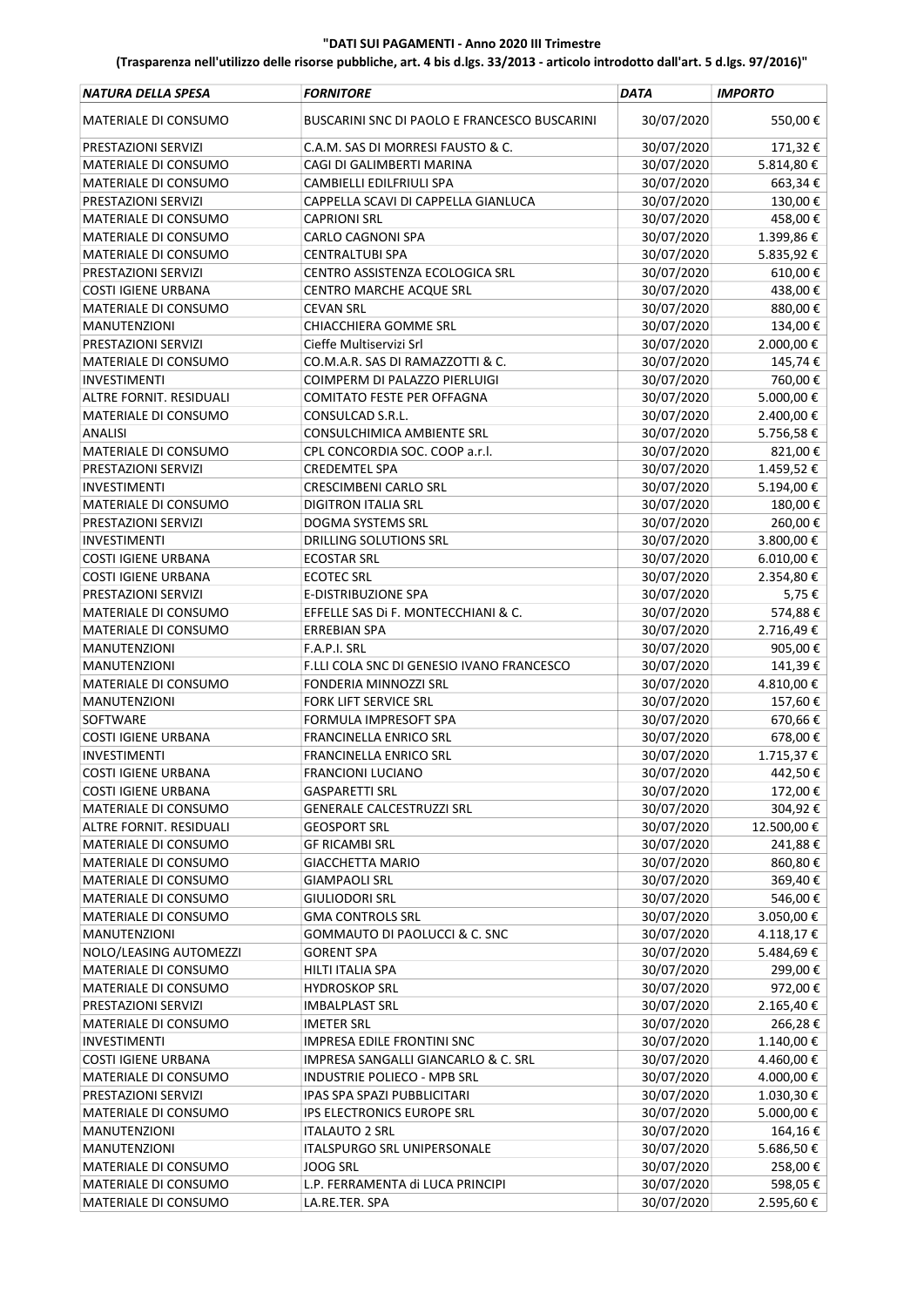| <b>NATURA DELLA SPESA</b>       | <b>FORNITORE</b>                              | <b>DATA</b> | <b>IMPORTO</b> |
|---------------------------------|-----------------------------------------------|-------------|----------------|
| <b>MANUTENZIONI</b>             | <b>LASER UFFICIO SRL</b>                      | 30/07/2020  | 97,00€         |
| <b>MANUTENZIONI</b>             | M.B.B. ASCENSORI SRL                          | 30/07/2020  | 942,48€        |
| MATERIALE DI CONSUMO            | M.M. SRL A SOCIO UNICO                        | 30/07/2020  | 2.159,55€      |
| INVESTIMENTI                    | <b>MAC SRL</b>                                | 30/07/2020  | 3.219,00€      |
| <b>MANUTENZIONI</b>             | <b>MAC SRL</b>                                | 30/07/2020  | 1.186,00€      |
| MATERIALE DI CONSUMO            | <b>MDS SRL</b>                                | 30/07/2020  | 1.048,20€      |
| <b>MANUTENZIONI</b>             | ME.TE.MA. SRL                                 | 30/07/2020  | 4.786,00€      |
| <b>MANUTENZIONI</b>             | MEC AUTO SNC DI SARNARI F. & BIAGIOLA G.      | 30/07/2020  | 57,38€         |
| <b>MATERIALE DI CONSUMO</b>     | <b>MIDAC SPA</b>                              | 30/07/2020  | 3.024,53€      |
| SERVIZI PER IL PERSONALE        | MONTENOVO IVANO TOBAGO                        | 30/07/2020  | 155,00€        |
| <b>MANUTENZIONI</b>             | MOVISERVICE DI PRESENTI ROSSANO & C.SNC       | 30/07/2020  | 30,00€         |
| MANUTENZIONI                    | <b>MOVITEC SRL</b>                            | 30/07/2020  | 160,00€        |
| <b>MANUTENZIONI</b>             | NUOVA CARROZZERIA ADRIATICA SNC               | 30/07/2020  | 406,66€        |
| MATERIALE DI CONSUMO            | NUOVA SAPI SRL                                | 30/07/2020  | 425,67€        |
| MATERIALE DI CONSUMO            | O.M.I.S.A. Srl                                | 30/07/2020  | 517,00€        |
| MATERIALE DI CONSUMO            | O.R.D.I. SAS DI MARCHIONNE G. & C.            | 30/07/2020  | 1.256,20€      |
| <b>MATERIALE DI CONSUMO</b>     | OFFICE DEPOT ITALIA SRL                       | 30/07/2020  | 233,22€        |
|                                 | OFFICINA MECCANICA 3M SNC DI MOSCA G. -       |             |                |
| <b>MANUTENZIONI</b>             | MENGONI E. - MANGARRE D.                      | 30/07/2020  | 515,73€        |
| <b>INVESTIMENTI</b>             | PAMO COMPUTERS SRL                            | 30/07/2020  | 159,00€        |
| <b>MANUTENZIONI</b>             | PARADIGMA DI MASSIMO PIERMARIA                | 30/07/2020  | 100,00€        |
| <b>MATERIALE DI CONSUMO</b>     | PESARESI RENATO SRL UNIPERSONALE              | 30/07/2020  | 1.359,29€      |
| <b>MANUTENZIONI</b>             | PIETRO FIORENTINI SPA                         | 30/07/2020  | 2.417,80 €     |
| PRESTAZIONI SERVIZI             | PRESSCOM SRL                                  | 30/07/2020  | 2.370,00€      |
| NOLO/LEASING AUTOMEZZI          | PROGRAM DI AUTONOLEGGIO FIORENTINO SRL        | 30/07/2020  | 5.767,41€      |
| MATERIALE DI CONSUMO            | PUNTO VERDE OSIMO SRL                         | 30/07/2020  | 27,05€         |
| MATERIALE DI CONSUMO            | RAVETTI SRL                                   | 30/07/2020  | 1.787,17€      |
| PRESTAZIONI SERVIZI             | <b>REGIE SRL</b>                              | 30/07/2020  | 319,56€        |
| MATERIALE DI CONSUMO            | REMATARLAZZI SPA                              | 30/07/2020  | 4.525,22 €     |
| MATERIALE DI CONSUMO            | RIO INERTI SRL                                | 30/07/2020  | 1.085,15€      |
| MATERIALE DI CONSUMO            | RIV RUBINETTERIE ITALIANE VELATTA SPA         | 30/07/2020  | 1.535,60€      |
| MATERIALE DI CONSUMO            | SACCARIA IDROTERMOSANITARI SRL                | 30/07/2020  | 1.019,70€      |
| MATERIALE DI CONSUMO            | SEAR SNC DI BRACONI G. & M.                   | 30/07/2020  | 840,00€        |
| <b>MANUTENZIONI</b>             | <b>SEBACH SPA</b>                             | 30/07/2020  | 550,00€        |
| <b>INVESTIMENTI</b>             | SECURHOME ITALIA SAS DI TAPPATA' GIAMPAOLO    | 30/07/2020  | 1.380,00€      |
|                                 |                                               |             |                |
| PRESTAZIONI SERVIZI             | SEDA PARTNERS SRL                             | 30/07/2020  | 75,00€         |
| PRESTAZIONI SERVIZI             | <b>SIOS SRL</b>                               | 30/07/2020  | 191,00€        |
| SERVIZI PER IL PERSONALE        | SODEXO BENEFITS E REWARDS SERVICES ITALIA SRL | 30/07/2020  | 6.898,50€      |
| MANUTENZIONI                    | STACCHIETTI SERVICE SRL                       | 30/07/2020  | 1.574,53€      |
| SOFTWARE                        | TALEA CONSULTING SRL                          | 30/07/2020  | 150,00€        |
| <b>PROFESSIONISTI</b>           | <b>TANGHERLINI MIRCO</b>                      | 30/07/2020  | 4.500,00€      |
| NOLO/LEASING AUTOMEZZI          | <b>TECNO RICAMBI SRL</b>                      | 30/07/2020  | 11.845,00€     |
| TRASPORTI                       | <b>TELEPASS SPA</b>                           | 30/07/2020  | 6,20€          |
| ALTRE FORNIT. RESIDUALI         | <b>TEODORI GIOVANNI</b>                       | 30/07/2020  | 7.500,00€      |
| MATERIALE DI CONSUMO            | <b>TESTO SPA</b>                              | 30/07/2020  | 374,00€        |
| MATERIALE DI CONSUMO            | TJ POINT SRL                                  | 30/07/2020  | 3.300,00€      |
| <b>TRASPORTI</b>                | TNT GLOBAL EXPRESS SPA                        | 30/07/2020  | 210,02€        |
| <b>COSTI IGIENE URBANA</b>      | TRASPORTI ECOLOGICI CIRIONI ARDUINO SRL       | 30/07/2020  | 852,84€        |
| <b>TRASPORTI</b>                | <b>TRK SRL</b>                                | 30/07/2020  | 1.503,50€      |
| MATERIALE DI CONSUMO            | VACCARINI UFFICIO SRL                         | 30/07/2020  | 217,23€        |
| MATERIALE DI CONSUMO            | VE.MA.PLA. SRL                                | 30/07/2020  | 5.649,21€      |
| PRESTAZIONI SERVIZI             | VEDETTA 2 MONDIALPOL SPA                      | 30/07/2020  | 750,00€        |
| MATERIALE DI CONSUMO            | <b>VIVAX SRL</b>                              | 30/07/2020  | 1.500,00 €     |
| MATERIALE DI CONSUMO            | VSD SAS DI DANIELE VISSANI                    | 30/07/2020  | 774,00€        |
| MATERIALE DI CONSUMO            | <b>WURTH SRL</b>                              | 30/07/2020  | 395,75€        |
| MATERIALE DI CONSUMO            | XYLEM WATER SOLUTIONS ITALIA SRL              | 30/07/2020  | 4.376,00 €     |
| COSTI IGIENE URBANA - FACTORING | AIMAG SPA                                     | 31/07/2020  | 11.314,24€     |
| NOLO/LEASING AUTOMEZZI          | ALD AUTOMOTIVE ITALIA SRL                     | 31/07/2020  | 10,32€         |
|                                 |                                               |             |                |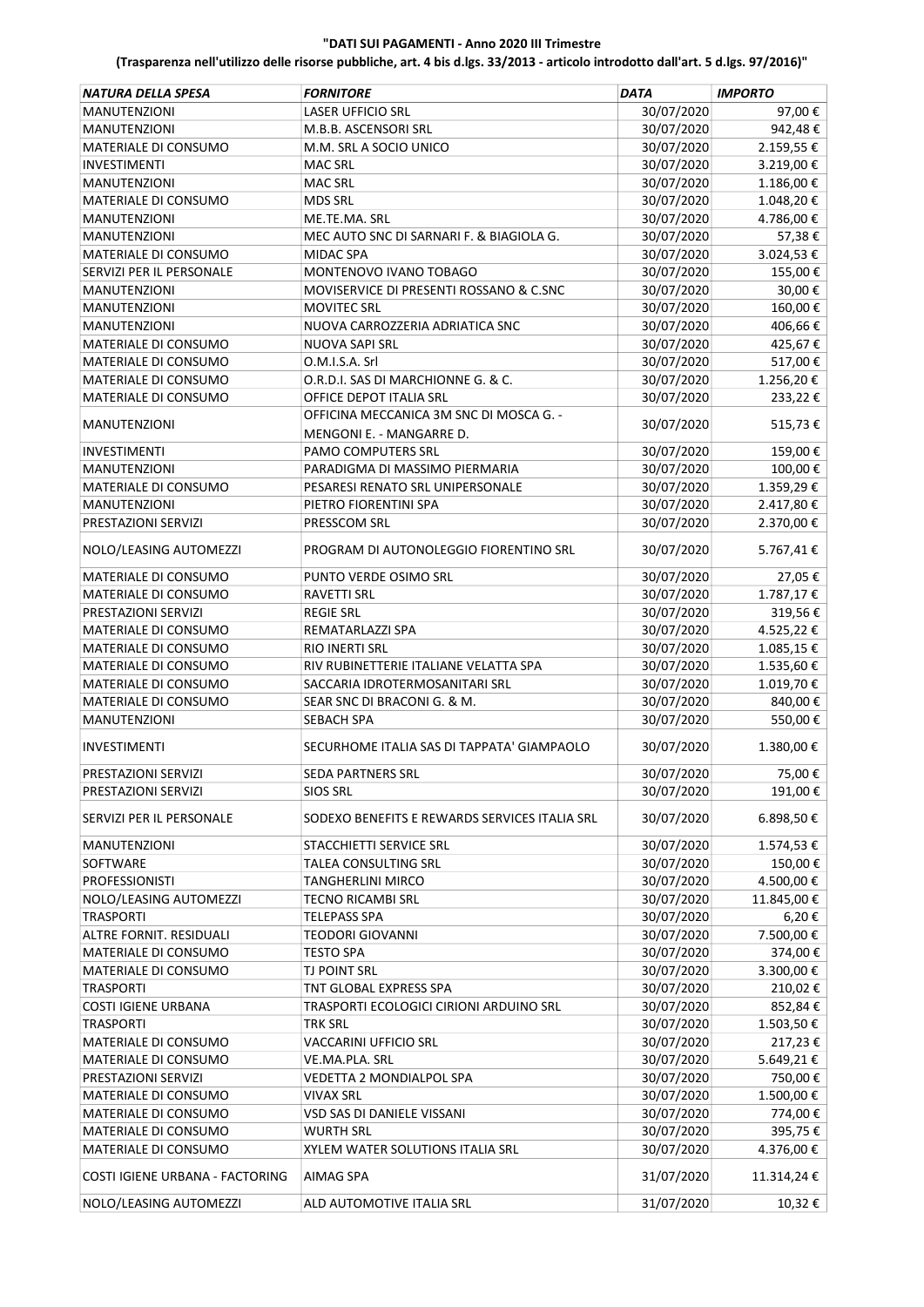| NATURA DELLA SPESA                                 | <b>FORNITORE</b>                               | DATA       | <b>IMPORTO</b>    |
|----------------------------------------------------|------------------------------------------------|------------|-------------------|
| LAVORO INTERINALE - FACTORING                      | ALI AGENZIA PER IL LAVORO SPA                  | 31/07/2020 | 14.675,73€        |
| NOLO/LEASING AUTOMEZZI                             | ARVAL SERVICE LEASE ITALIA SPA                 | 31/07/2020 | 7.097,30 €        |
| INVESTIMENTI                                       | <b>ASTEA ENERGIA SPA</b>                       | 31/07/2020 | 3.500,00 €        |
| <b>TRASPORTI</b>                                   | AUTOSTRADE PER L'ITALIA SPA                    | 31/07/2020 | 289,74€           |
| COSTI IGIENE URBANA - FACTORING                    | AZIENDA SERVIZI AMBIENTALI SRL                 | 31/07/2020 | 25.178,58€        |
| NOLO/LEASING AUTOMEZZI                             | <b>BNL LEASING SPA</b>                         | 31/07/2020 | 12.362,57€        |
| COSTI IGIENE URBANA - FACTORING                    | CIR33 SERVIZI S.R.L.                           | 31/07/2020 | 43.099,08€        |
| INVESTIMENTI - FACTORING                           | COIMPERM DI PALAZZO PIERLUIGI                  | 31/07/2020 | 9.610,06€         |
| SOFTWARE - FACTORING                               | <b>DIGITALPA SRL</b>                           | 31/07/2020 | 17.424,00€        |
| INVESTIMENTI - FACTORING                           | <b>DINAMICA SPURGHI SRL</b>                    | 31/07/2020 | 19.253,77€        |
| <b>COSTI IGIENE URBANA</b>                         | ECO.TRA.FIL. DI BALDI FT. & C. SNC             | 31/07/2020 | 428,50€           |
| INVESTIMENTI - FACTORING                           | <b>ECOMONT SRL</b>                             | 31/07/2020 | 11.970,00€        |
| NOLO/LEASING AUTOMEZZI                             | <b>ES MOBILITY SRL</b>                         | 31/07/2020 | 68,03€            |
| MANUTENZIONI - FACTORING                           | F.C. SNC DI FALASCONI & CUPIDO                 | 31/07/2020 | 14.861,32 €       |
| MANUTENZIONI - FACTORING                           | <b>FRANCINELLA ENRICO SRL</b>                  | 31/07/2020 | 42.516,57€        |
| CARBURANTI - FACTORING                             | <b>GIACCHETTA MARIO</b>                        | 31/07/2020 | 8.236,50€         |
| COSTI IGIENE URBANA - FACTORING                    | <b>HERAMBIENTE SPA</b>                         | 31/07/2020 | 15.363,60€        |
|                                                    |                                                |            |                   |
| INVESTIMENTI - FACTORING<br>MATERIALE DI CONSUMO - | <b>IDROPOMPE SRL</b>                           | 31/07/2020 | 16.921,52€        |
| <b>FACTORING</b>                                   | <b>MATTIUSSI ECOLOGIA SPA</b>                  | 31/07/2020 | 24.436,00€        |
| INVESTIMENTI - FACTORING                           | <b>MONTEDIL SRL</b>                            | 31/07/2020 | 11.978,89€        |
| COSTI IGIENE URBANA - FACTORING                    | <b>MST SRL</b>                                 | 31/07/2020 | 42.598,45€        |
| INVESTIMENTI - FACTORING                           | PAPA NICOLA SRL                                | 31/07/2020 | 25.009,41€        |
| INVESTIMENTI - FACTORING                           | PIOLANTI SRL                                   | 31/07/2020 | 22.620,00€        |
| SERVIZI ALLA CLIENTELA                             | POSTE ITALIANE SPA                             | 31/07/2020 | 5.505,97€         |
| INVESTIMENTI - FACTORING                           | <b>RANTON SRL</b>                              | 31/07/2020 | 18.535,10€        |
| MATERIALE DI CONSUMO -<br><b>FACTORING</b>         | RIVECO GENERAL SIDER SPA                       | 31/07/2020 | 33.186,00€        |
| <b>COSTI IGIENE URBANA</b>                         | S.E.S.A. SPA                                   | 31/07/2020 | 3.974,10€         |
| INVESTIMENTI - FACTORING                           | S.I.T. S.c.p.A.                                | 31/07/2020 | 10.150,00€        |
| COSTI IGIENE URBANA - FACTORING                    | SALERNO PIETRO SRL                             | 31/07/2020 | 8.334,00€         |
| SOFTWARE - FACTORING                               | <b>TERRANOVA SRL</b>                           | 31/07/2020 | 54.400,00€        |
| INTERESSI/COMMISSIONI                              | UBI FACTOR S.P.A.                              | 31/07/2020 | 7.508,74 €        |
| INVESTIMENTI - FACTORING                           | UNIFOR S.R.L.                                  | 31/07/2020 | 33.500,00€        |
| PRESTAZIONI SERVIZI - FACTORING                    | UTILITEAM CO. SRL                              | 31/07/2020 | 13.000,00€        |
| MATERIALE DI CONSUMO -<br><b>FACTORING</b>         | XYLEM WATER SOLUTIONS ITALIA SRL               | 31/07/2020 | 8.933,23€         |
| CARBURANTI                                         | ANDREUCCI MARCO E C SAS                        | 03/08/2020 | 84,36€            |
| NOLO/LEASING AUTOMEZZI                             | ARVAL SERVICE LEASE ITALIA SPA                 | 03/08/2020 | 305,71€           |
| CARBURANTI                                         | BRACALENTE STEFANO STAZIONE SERVIZIO ESSO      | 03/08/2020 | 497,92€           |
| NOLO/LEASING AUTOMEZZI                             | <b>ICCREA BANCAIMPRESA SPA</b>                 | 03/08/2020 | 6.237,27€         |
| CARBURANTI                                         | METANO 96                                      | 03/08/2020 | 170,41€           |
| CARBURANTI                                         | PROSPERI ALDERANO IMP. N.6797 AGIP PETROLI SPA | 03/08/2020 | 20,00€            |
| CARBURANTI                                         | RECAR DI SEVERINI ARMANDO SNC                  | 03/08/2020 | 47,55€            |
| <b>CARBURANTI</b>                                  | SIMONETTI MARIO SRL                            | 03/08/2020 | 1.584,22€         |
| <b>PROFESSIONISTI</b>                              | ANDREONI ROBERTO                               | 04/08/2020 | 808,70€           |
| AUTOCONSUMI                                        | ASTEA - AUTOCONSUMI                            | 04/08/2020 | 7.731,30€         |
| <b>PROFESSIONISTI</b>                              | <b>BELLEZZA GIANLUCA</b>                       | 04/08/2020 | 12.943,59€        |
| <b>PROFESSIONISTI</b>                              | <b>CENERELLI FRANCESCO</b>                     | 04/08/2020 | 2.689,96€         |
| CARBURANTI                                         | DKV EURO SERVICE GmgH                          | 04/08/2020 | $6.151,63 \notin$ |
| LOCAZIONI/AFFITTI                                  | FONDAZIONE OPERE LAICHE LAURETANE E CASA       | 04/08/2020 | 702,10€           |
| PROFESSIONISTI                                     | <b>HERMES</b><br><b>GATTO MASSIMILIANO</b>     | 04/08/2020 | 750,00€           |
|                                                    |                                                |            |                   |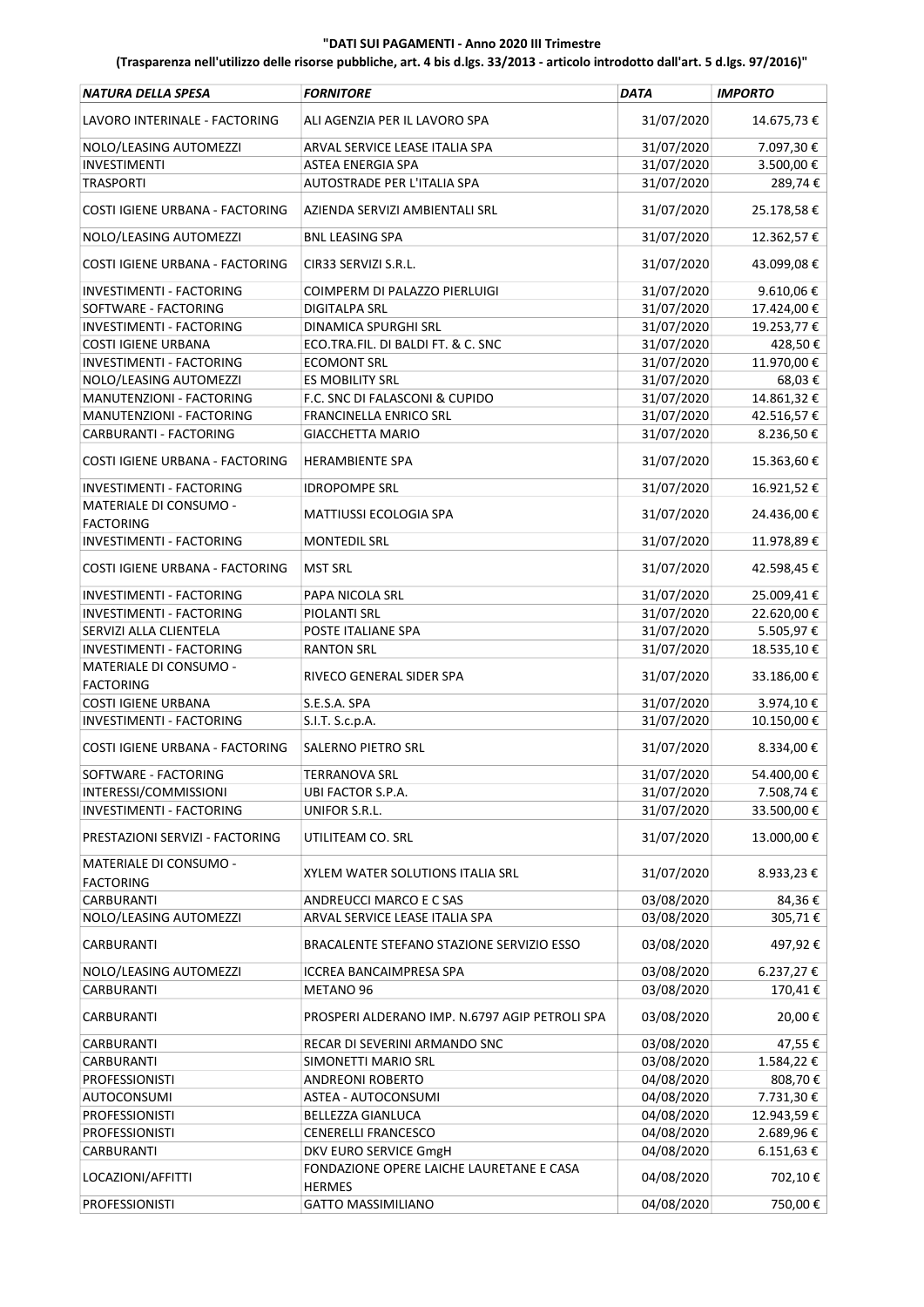| 04/08/2020<br>4.309,00€<br>PRESTAZIONI SERVIZI<br>IMPRESA DI PULIZIE SABBATINI F. & C SNC<br>04/08/2020<br>1.068,80€<br><b>PROFESSIONISTI</b><br>Lupetti Carlo<br>04/08/2020<br>MARINI FEDERICO<br>842,00€<br><b>PROFESSIONISTI</b><br>04/08/2020<br>1.793,10€<br><b>PROFESSIONISTI</b><br>PERUZZI SERGIO<br>04/08/2020<br>PROG&CONS SAS<br>8.155,55€<br><b>PROFESSIONISTI</b><br>04/08/2020<br><b>SCOCCIANTI ANDREA</b><br>1.284,51€<br><b>PROFESSIONISTI</b><br>STUDIO ASSOCIATO ING. FERRETTI & P.I.<br>04/08/2020<br>324,62€<br><b>PROFESSIONISTI</b><br>CAPODACQUA<br><b>PROFESSIONISTI</b><br>STUDIO LEGALE 4LEX<br>04/08/2020<br>6.145,60€<br>04/08/2020<br>2.028,05€<br><b>PROFESSIONISTI</b><br>STUDIO LEGALE ASSOCIATO STRAMIGIOLI-BALEANI<br>04/08/2020<br>919,80€<br><b>COSTI IGIENE URBANA</b><br>TM SERVIZI ECOLOGICI SRL<br>04/08/2020<br><b>PROFESSIONISTI</b><br>1.022,00€<br><b>VIRGINI PAOLO</b><br>05/08/2020<br><b>COSTI DEPURAZIONE</b><br>CENTRO MARCHE ACQUE SRL<br>20.014,60€<br>05/08/2020<br>LOCAZIONI/AFFITTI<br>484,41€<br><b>LUZI GIORGIO</b><br>MATERIALE DI CONSUMO<br>05/08/2020<br>961,20€<br><b>REVO SRL</b><br>05/08/2020<br>LOCAZIONI/AFFITTI<br>306,08€<br>SDRUBOLINI CECILIA<br>06/08/2020<br>16,31€<br>MATERIALE DI CONSUMO<br><b>FUTURA GROUP SRL</b><br>07/08/2020<br>536,50€<br><b>COSTI IGIENE URBANA</b><br>CE.DI. MARCHE SOCIETA' COOPERATIVA<br>10/08/2020<br>NOLO/LEASING AUTOMEZZI<br>ARVAL SERVICE LEASE ITALIA SPA<br>7.233,61€<br>10/08/2020<br>672,22€<br>MANUTENZIONI<br>PIERALISI MAIP SPA<br>PRESTAZIONI SERVIZI<br>POSTE ITALIANE SPA<br>10/08/2020<br>72,00€<br><b>COSTI IGIENE URBANA</b><br>10/08/2020<br>915,00€<br>RIECO SPA<br>10/08/2020<br><b>INVESTIMENTI</b><br>SAM srl<br>7.092,89€<br>11/08/2020<br>SERVIZI ALLA CLIENTELA<br><b>ANDREANI TRIBUTI SRL</b><br>684,28€<br>ACQUISTO GAS COGENERAZIONE -<br>11/08/2020<br>40.386,61€<br>ASTEA ENERGIA SPA<br><b>FACTORING</b><br>11/08/2020<br>1.061,28€<br><b>MANUTENZIONI</b><br>OTIS SERVIZI SRL<br>CATENA COSTRUZIONI DI CATENA ALESSANDRO & C<br>12/08/2020<br>400,00€<br>LOCAZIONI/AFFITTI<br>SAS<br><b>EMIAMBIENTE S.R.L.</b><br>PRESTAZIONI SERVIZI<br>12/08/2020<br>3.435,00€<br>PRESTAZIONI SERVIZI<br>12/08/2020<br>412,60€<br><b>GOODEA SRL</b><br>12/08/2020<br>LOCAZIONI/AFFITTI<br>IMMOBILIARE BATTISTELLI SRL<br>535,24€<br><b>INVESTIMENTI</b><br>12/08/2020<br>16.750,00€<br><b>TECNO RICAMBI SRL</b><br>13/08/2020<br><b>COSTI IGIENE URBANA</b><br><b>ECO CONSUL SURL</b><br>695,73€<br>13/08/2020<br>MANUTENZIONI<br><b>IMEVA SRL</b><br>3.563,60€<br>ACQUISTO ACQUA - FACTORING<br>ACQUAMBIENTE MARCHE SRL<br>14/08/2020<br>57.456,93€<br>PRESTAZIONI SERVIZI<br>UNI ENTE NAZIONALE ITALIANO DI UNIFICAZIONE<br>17/08/2020<br>147,00€<br><b>COREPLA</b><br>20/08/2020<br>4.776,24€<br><b>COSTI IGIENE URBANA</b><br>20/08/2020<br>7.671,32€<br><b>CARBURANTI</b><br>DKV EURO SERVICE GmgH<br>20/08/2020<br>WIND TRE SPA<br>3.049,41€<br><b>TELEFONICHE</b><br>21/08/2020<br>Rete Ferroviaria Italiana Spa<br>8.896,30€<br><b>CANONI E CONCESSIONI</b><br>21/08/2020<br>INTERESSI/COMMISSIONI<br>UNIONE BANCHE ITALIANE SPA<br>16.239,79€<br>24/08/2020<br>16.211,37€<br>ACQUISTO E.E./GAS<br>ASTEA ENERGIA SPA<br>ACQUISTO E.E./GAS - FACTORING<br>24/08/2020<br>130.769,82€<br>ASTEA ENERGIA SPA<br>24/08/2020<br>SERVIZI PER IL PERSONALE<br>POSTE ITALIANE SPA<br>14.853,37 €<br>24/08/2020<br><b>TELEFONICHE</b><br>TIM SPA<br>6.250,03 €<br><b>COSTI DEPURAZIONE</b><br>25/08/2020<br>106.635,14€<br>CENTRO MARCHE ACQUE SRL<br><b>MANUTENZIONI</b><br><b>LEKTOR SRL</b><br>26/08/2020<br>320,00€<br>28/08/2020<br>MATERIALE DI CONSUMO<br>A.S.C.C. SRL<br>1.350,00 €<br>28/08/2020<br>PRESTAZIONI SERVIZI<br>ABBREVIA SPA<br>160,00€<br>28/08/2020<br>1.775,00€<br>MANUTENZIONI<br><b>ACQUANET SRL</b><br>28/08/2020<br>LAVORO INTERINALE<br>ALI AGENZIA PER IL LAVORO SPA<br>554,00€<br>AMBIENTE LABORATORIO ANALISI DI CAPPELLA G.&C.<br>ANALISI<br>28/08/2020<br>4.223,86€<br>SAS<br><b>APRA SPA</b><br>28/08/2020<br>SOFTWARE<br>1.060,00€<br>28/08/2020<br>MATERIALE DI CONSUMO<br>AQUILONE INSEGNE SRLS<br>840,00€<br>28/08/2020<br>93,22€<br>MATERIALE DI CONSUMO<br>ARBO SPA<br>28/08/2020<br><b>ARTEL SRL</b><br>2.432,00 €<br>MATERIALE DI CONSUMO | NATURA DELLA SPESA | <b>FORNITORE</b> | DATA | <b>IMPORTO</b> |
|-----------------------------------------------------------------------------------------------------------------------------------------------------------------------------------------------------------------------------------------------------------------------------------------------------------------------------------------------------------------------------------------------------------------------------------------------------------------------------------------------------------------------------------------------------------------------------------------------------------------------------------------------------------------------------------------------------------------------------------------------------------------------------------------------------------------------------------------------------------------------------------------------------------------------------------------------------------------------------------------------------------------------------------------------------------------------------------------------------------------------------------------------------------------------------------------------------------------------------------------------------------------------------------------------------------------------------------------------------------------------------------------------------------------------------------------------------------------------------------------------------------------------------------------------------------------------------------------------------------------------------------------------------------------------------------------------------------------------------------------------------------------------------------------------------------------------------------------------------------------------------------------------------------------------------------------------------------------------------------------------------------------------------------------------------------------------------------------------------------------------------------------------------------------------------------------------------------------------------------------------------------------------------------------------------------------------------------------------------------------------------------------------------------------------------------------------------------------------------------------------------------------------------------------------------------------------------------------------------------------------------------------------------------------------------------------------------------------------------------------------------------------------------------------------------------------------------------------------------------------------------------------------------------------------------------------------------------------------------------------------------------------------------------------------------------------------------------------------------------------------------------------------------------------------------------------------------------------------------------------------------------------------------------------------------------------------------------------------------------------------------------------------------------------------------------------------------------------------------------------------------------------------------------------------------------------------------------------------------------------------------------------------------------------------------------------------------------------------------------------------------------------------------------------------------------------------------------------------------------------------------------------------------------------------------------------------------------------------------------------------------------------------------------------------------------------------------------------------------------------------------------------------------------------------------------------------------------------------------------------------------------------------------------------------------------|--------------------|------------------|------|----------------|
|                                                                                                                                                                                                                                                                                                                                                                                                                                                                                                                                                                                                                                                                                                                                                                                                                                                                                                                                                                                                                                                                                                                                                                                                                                                                                                                                                                                                                                                                                                                                                                                                                                                                                                                                                                                                                                                                                                                                                                                                                                                                                                                                                                                                                                                                                                                                                                                                                                                                                                                                                                                                                                                                                                                                                                                                                                                                                                                                                                                                                                                                                                                                                                                                                                                                                                                                                                                                                                                                                                                                                                                                                                                                                                                                                                                                                                                                                                                                                                                                                                                                                                                                                                                                                                                                                                           |                    |                  |      |                |
|                                                                                                                                                                                                                                                                                                                                                                                                                                                                                                                                                                                                                                                                                                                                                                                                                                                                                                                                                                                                                                                                                                                                                                                                                                                                                                                                                                                                                                                                                                                                                                                                                                                                                                                                                                                                                                                                                                                                                                                                                                                                                                                                                                                                                                                                                                                                                                                                                                                                                                                                                                                                                                                                                                                                                                                                                                                                                                                                                                                                                                                                                                                                                                                                                                                                                                                                                                                                                                                                                                                                                                                                                                                                                                                                                                                                                                                                                                                                                                                                                                                                                                                                                                                                                                                                                                           |                    |                  |      |                |
|                                                                                                                                                                                                                                                                                                                                                                                                                                                                                                                                                                                                                                                                                                                                                                                                                                                                                                                                                                                                                                                                                                                                                                                                                                                                                                                                                                                                                                                                                                                                                                                                                                                                                                                                                                                                                                                                                                                                                                                                                                                                                                                                                                                                                                                                                                                                                                                                                                                                                                                                                                                                                                                                                                                                                                                                                                                                                                                                                                                                                                                                                                                                                                                                                                                                                                                                                                                                                                                                                                                                                                                                                                                                                                                                                                                                                                                                                                                                                                                                                                                                                                                                                                                                                                                                                                           |                    |                  |      |                |
|                                                                                                                                                                                                                                                                                                                                                                                                                                                                                                                                                                                                                                                                                                                                                                                                                                                                                                                                                                                                                                                                                                                                                                                                                                                                                                                                                                                                                                                                                                                                                                                                                                                                                                                                                                                                                                                                                                                                                                                                                                                                                                                                                                                                                                                                                                                                                                                                                                                                                                                                                                                                                                                                                                                                                                                                                                                                                                                                                                                                                                                                                                                                                                                                                                                                                                                                                                                                                                                                                                                                                                                                                                                                                                                                                                                                                                                                                                                                                                                                                                                                                                                                                                                                                                                                                                           |                    |                  |      |                |
|                                                                                                                                                                                                                                                                                                                                                                                                                                                                                                                                                                                                                                                                                                                                                                                                                                                                                                                                                                                                                                                                                                                                                                                                                                                                                                                                                                                                                                                                                                                                                                                                                                                                                                                                                                                                                                                                                                                                                                                                                                                                                                                                                                                                                                                                                                                                                                                                                                                                                                                                                                                                                                                                                                                                                                                                                                                                                                                                                                                                                                                                                                                                                                                                                                                                                                                                                                                                                                                                                                                                                                                                                                                                                                                                                                                                                                                                                                                                                                                                                                                                                                                                                                                                                                                                                                           |                    |                  |      |                |
|                                                                                                                                                                                                                                                                                                                                                                                                                                                                                                                                                                                                                                                                                                                                                                                                                                                                                                                                                                                                                                                                                                                                                                                                                                                                                                                                                                                                                                                                                                                                                                                                                                                                                                                                                                                                                                                                                                                                                                                                                                                                                                                                                                                                                                                                                                                                                                                                                                                                                                                                                                                                                                                                                                                                                                                                                                                                                                                                                                                                                                                                                                                                                                                                                                                                                                                                                                                                                                                                                                                                                                                                                                                                                                                                                                                                                                                                                                                                                                                                                                                                                                                                                                                                                                                                                                           |                    |                  |      |                |
|                                                                                                                                                                                                                                                                                                                                                                                                                                                                                                                                                                                                                                                                                                                                                                                                                                                                                                                                                                                                                                                                                                                                                                                                                                                                                                                                                                                                                                                                                                                                                                                                                                                                                                                                                                                                                                                                                                                                                                                                                                                                                                                                                                                                                                                                                                                                                                                                                                                                                                                                                                                                                                                                                                                                                                                                                                                                                                                                                                                                                                                                                                                                                                                                                                                                                                                                                                                                                                                                                                                                                                                                                                                                                                                                                                                                                                                                                                                                                                                                                                                                                                                                                                                                                                                                                                           |                    |                  |      |                |
|                                                                                                                                                                                                                                                                                                                                                                                                                                                                                                                                                                                                                                                                                                                                                                                                                                                                                                                                                                                                                                                                                                                                                                                                                                                                                                                                                                                                                                                                                                                                                                                                                                                                                                                                                                                                                                                                                                                                                                                                                                                                                                                                                                                                                                                                                                                                                                                                                                                                                                                                                                                                                                                                                                                                                                                                                                                                                                                                                                                                                                                                                                                                                                                                                                                                                                                                                                                                                                                                                                                                                                                                                                                                                                                                                                                                                                                                                                                                                                                                                                                                                                                                                                                                                                                                                                           |                    |                  |      |                |
|                                                                                                                                                                                                                                                                                                                                                                                                                                                                                                                                                                                                                                                                                                                                                                                                                                                                                                                                                                                                                                                                                                                                                                                                                                                                                                                                                                                                                                                                                                                                                                                                                                                                                                                                                                                                                                                                                                                                                                                                                                                                                                                                                                                                                                                                                                                                                                                                                                                                                                                                                                                                                                                                                                                                                                                                                                                                                                                                                                                                                                                                                                                                                                                                                                                                                                                                                                                                                                                                                                                                                                                                                                                                                                                                                                                                                                                                                                                                                                                                                                                                                                                                                                                                                                                                                                           |                    |                  |      |                |
|                                                                                                                                                                                                                                                                                                                                                                                                                                                                                                                                                                                                                                                                                                                                                                                                                                                                                                                                                                                                                                                                                                                                                                                                                                                                                                                                                                                                                                                                                                                                                                                                                                                                                                                                                                                                                                                                                                                                                                                                                                                                                                                                                                                                                                                                                                                                                                                                                                                                                                                                                                                                                                                                                                                                                                                                                                                                                                                                                                                                                                                                                                                                                                                                                                                                                                                                                                                                                                                                                                                                                                                                                                                                                                                                                                                                                                                                                                                                                                                                                                                                                                                                                                                                                                                                                                           |                    |                  |      |                |
|                                                                                                                                                                                                                                                                                                                                                                                                                                                                                                                                                                                                                                                                                                                                                                                                                                                                                                                                                                                                                                                                                                                                                                                                                                                                                                                                                                                                                                                                                                                                                                                                                                                                                                                                                                                                                                                                                                                                                                                                                                                                                                                                                                                                                                                                                                                                                                                                                                                                                                                                                                                                                                                                                                                                                                                                                                                                                                                                                                                                                                                                                                                                                                                                                                                                                                                                                                                                                                                                                                                                                                                                                                                                                                                                                                                                                                                                                                                                                                                                                                                                                                                                                                                                                                                                                                           |                    |                  |      |                |
|                                                                                                                                                                                                                                                                                                                                                                                                                                                                                                                                                                                                                                                                                                                                                                                                                                                                                                                                                                                                                                                                                                                                                                                                                                                                                                                                                                                                                                                                                                                                                                                                                                                                                                                                                                                                                                                                                                                                                                                                                                                                                                                                                                                                                                                                                                                                                                                                                                                                                                                                                                                                                                                                                                                                                                                                                                                                                                                                                                                                                                                                                                                                                                                                                                                                                                                                                                                                                                                                                                                                                                                                                                                                                                                                                                                                                                                                                                                                                                                                                                                                                                                                                                                                                                                                                                           |                    |                  |      |                |
|                                                                                                                                                                                                                                                                                                                                                                                                                                                                                                                                                                                                                                                                                                                                                                                                                                                                                                                                                                                                                                                                                                                                                                                                                                                                                                                                                                                                                                                                                                                                                                                                                                                                                                                                                                                                                                                                                                                                                                                                                                                                                                                                                                                                                                                                                                                                                                                                                                                                                                                                                                                                                                                                                                                                                                                                                                                                                                                                                                                                                                                                                                                                                                                                                                                                                                                                                                                                                                                                                                                                                                                                                                                                                                                                                                                                                                                                                                                                                                                                                                                                                                                                                                                                                                                                                                           |                    |                  |      |                |
|                                                                                                                                                                                                                                                                                                                                                                                                                                                                                                                                                                                                                                                                                                                                                                                                                                                                                                                                                                                                                                                                                                                                                                                                                                                                                                                                                                                                                                                                                                                                                                                                                                                                                                                                                                                                                                                                                                                                                                                                                                                                                                                                                                                                                                                                                                                                                                                                                                                                                                                                                                                                                                                                                                                                                                                                                                                                                                                                                                                                                                                                                                                                                                                                                                                                                                                                                                                                                                                                                                                                                                                                                                                                                                                                                                                                                                                                                                                                                                                                                                                                                                                                                                                                                                                                                                           |                    |                  |      |                |
|                                                                                                                                                                                                                                                                                                                                                                                                                                                                                                                                                                                                                                                                                                                                                                                                                                                                                                                                                                                                                                                                                                                                                                                                                                                                                                                                                                                                                                                                                                                                                                                                                                                                                                                                                                                                                                                                                                                                                                                                                                                                                                                                                                                                                                                                                                                                                                                                                                                                                                                                                                                                                                                                                                                                                                                                                                                                                                                                                                                                                                                                                                                                                                                                                                                                                                                                                                                                                                                                                                                                                                                                                                                                                                                                                                                                                                                                                                                                                                                                                                                                                                                                                                                                                                                                                                           |                    |                  |      |                |
|                                                                                                                                                                                                                                                                                                                                                                                                                                                                                                                                                                                                                                                                                                                                                                                                                                                                                                                                                                                                                                                                                                                                                                                                                                                                                                                                                                                                                                                                                                                                                                                                                                                                                                                                                                                                                                                                                                                                                                                                                                                                                                                                                                                                                                                                                                                                                                                                                                                                                                                                                                                                                                                                                                                                                                                                                                                                                                                                                                                                                                                                                                                                                                                                                                                                                                                                                                                                                                                                                                                                                                                                                                                                                                                                                                                                                                                                                                                                                                                                                                                                                                                                                                                                                                                                                                           |                    |                  |      |                |
|                                                                                                                                                                                                                                                                                                                                                                                                                                                                                                                                                                                                                                                                                                                                                                                                                                                                                                                                                                                                                                                                                                                                                                                                                                                                                                                                                                                                                                                                                                                                                                                                                                                                                                                                                                                                                                                                                                                                                                                                                                                                                                                                                                                                                                                                                                                                                                                                                                                                                                                                                                                                                                                                                                                                                                                                                                                                                                                                                                                                                                                                                                                                                                                                                                                                                                                                                                                                                                                                                                                                                                                                                                                                                                                                                                                                                                                                                                                                                                                                                                                                                                                                                                                                                                                                                                           |                    |                  |      |                |
|                                                                                                                                                                                                                                                                                                                                                                                                                                                                                                                                                                                                                                                                                                                                                                                                                                                                                                                                                                                                                                                                                                                                                                                                                                                                                                                                                                                                                                                                                                                                                                                                                                                                                                                                                                                                                                                                                                                                                                                                                                                                                                                                                                                                                                                                                                                                                                                                                                                                                                                                                                                                                                                                                                                                                                                                                                                                                                                                                                                                                                                                                                                                                                                                                                                                                                                                                                                                                                                                                                                                                                                                                                                                                                                                                                                                                                                                                                                                                                                                                                                                                                                                                                                                                                                                                                           |                    |                  |      |                |
|                                                                                                                                                                                                                                                                                                                                                                                                                                                                                                                                                                                                                                                                                                                                                                                                                                                                                                                                                                                                                                                                                                                                                                                                                                                                                                                                                                                                                                                                                                                                                                                                                                                                                                                                                                                                                                                                                                                                                                                                                                                                                                                                                                                                                                                                                                                                                                                                                                                                                                                                                                                                                                                                                                                                                                                                                                                                                                                                                                                                                                                                                                                                                                                                                                                                                                                                                                                                                                                                                                                                                                                                                                                                                                                                                                                                                                                                                                                                                                                                                                                                                                                                                                                                                                                                                                           |                    |                  |      |                |
|                                                                                                                                                                                                                                                                                                                                                                                                                                                                                                                                                                                                                                                                                                                                                                                                                                                                                                                                                                                                                                                                                                                                                                                                                                                                                                                                                                                                                                                                                                                                                                                                                                                                                                                                                                                                                                                                                                                                                                                                                                                                                                                                                                                                                                                                                                                                                                                                                                                                                                                                                                                                                                                                                                                                                                                                                                                                                                                                                                                                                                                                                                                                                                                                                                                                                                                                                                                                                                                                                                                                                                                                                                                                                                                                                                                                                                                                                                                                                                                                                                                                                                                                                                                                                                                                                                           |                    |                  |      |                |
|                                                                                                                                                                                                                                                                                                                                                                                                                                                                                                                                                                                                                                                                                                                                                                                                                                                                                                                                                                                                                                                                                                                                                                                                                                                                                                                                                                                                                                                                                                                                                                                                                                                                                                                                                                                                                                                                                                                                                                                                                                                                                                                                                                                                                                                                                                                                                                                                                                                                                                                                                                                                                                                                                                                                                                                                                                                                                                                                                                                                                                                                                                                                                                                                                                                                                                                                                                                                                                                                                                                                                                                                                                                                                                                                                                                                                                                                                                                                                                                                                                                                                                                                                                                                                                                                                                           |                    |                  |      |                |
|                                                                                                                                                                                                                                                                                                                                                                                                                                                                                                                                                                                                                                                                                                                                                                                                                                                                                                                                                                                                                                                                                                                                                                                                                                                                                                                                                                                                                                                                                                                                                                                                                                                                                                                                                                                                                                                                                                                                                                                                                                                                                                                                                                                                                                                                                                                                                                                                                                                                                                                                                                                                                                                                                                                                                                                                                                                                                                                                                                                                                                                                                                                                                                                                                                                                                                                                                                                                                                                                                                                                                                                                                                                                                                                                                                                                                                                                                                                                                                                                                                                                                                                                                                                                                                                                                                           |                    |                  |      |                |
|                                                                                                                                                                                                                                                                                                                                                                                                                                                                                                                                                                                                                                                                                                                                                                                                                                                                                                                                                                                                                                                                                                                                                                                                                                                                                                                                                                                                                                                                                                                                                                                                                                                                                                                                                                                                                                                                                                                                                                                                                                                                                                                                                                                                                                                                                                                                                                                                                                                                                                                                                                                                                                                                                                                                                                                                                                                                                                                                                                                                                                                                                                                                                                                                                                                                                                                                                                                                                                                                                                                                                                                                                                                                                                                                                                                                                                                                                                                                                                                                                                                                                                                                                                                                                                                                                                           |                    |                  |      |                |
|                                                                                                                                                                                                                                                                                                                                                                                                                                                                                                                                                                                                                                                                                                                                                                                                                                                                                                                                                                                                                                                                                                                                                                                                                                                                                                                                                                                                                                                                                                                                                                                                                                                                                                                                                                                                                                                                                                                                                                                                                                                                                                                                                                                                                                                                                                                                                                                                                                                                                                                                                                                                                                                                                                                                                                                                                                                                                                                                                                                                                                                                                                                                                                                                                                                                                                                                                                                                                                                                                                                                                                                                                                                                                                                                                                                                                                                                                                                                                                                                                                                                                                                                                                                                                                                                                                           |                    |                  |      |                |
|                                                                                                                                                                                                                                                                                                                                                                                                                                                                                                                                                                                                                                                                                                                                                                                                                                                                                                                                                                                                                                                                                                                                                                                                                                                                                                                                                                                                                                                                                                                                                                                                                                                                                                                                                                                                                                                                                                                                                                                                                                                                                                                                                                                                                                                                                                                                                                                                                                                                                                                                                                                                                                                                                                                                                                                                                                                                                                                                                                                                                                                                                                                                                                                                                                                                                                                                                                                                                                                                                                                                                                                                                                                                                                                                                                                                                                                                                                                                                                                                                                                                                                                                                                                                                                                                                                           |                    |                  |      |                |
|                                                                                                                                                                                                                                                                                                                                                                                                                                                                                                                                                                                                                                                                                                                                                                                                                                                                                                                                                                                                                                                                                                                                                                                                                                                                                                                                                                                                                                                                                                                                                                                                                                                                                                                                                                                                                                                                                                                                                                                                                                                                                                                                                                                                                                                                                                                                                                                                                                                                                                                                                                                                                                                                                                                                                                                                                                                                                                                                                                                                                                                                                                                                                                                                                                                                                                                                                                                                                                                                                                                                                                                                                                                                                                                                                                                                                                                                                                                                                                                                                                                                                                                                                                                                                                                                                                           |                    |                  |      |                |
|                                                                                                                                                                                                                                                                                                                                                                                                                                                                                                                                                                                                                                                                                                                                                                                                                                                                                                                                                                                                                                                                                                                                                                                                                                                                                                                                                                                                                                                                                                                                                                                                                                                                                                                                                                                                                                                                                                                                                                                                                                                                                                                                                                                                                                                                                                                                                                                                                                                                                                                                                                                                                                                                                                                                                                                                                                                                                                                                                                                                                                                                                                                                                                                                                                                                                                                                                                                                                                                                                                                                                                                                                                                                                                                                                                                                                                                                                                                                                                                                                                                                                                                                                                                                                                                                                                           |                    |                  |      |                |
|                                                                                                                                                                                                                                                                                                                                                                                                                                                                                                                                                                                                                                                                                                                                                                                                                                                                                                                                                                                                                                                                                                                                                                                                                                                                                                                                                                                                                                                                                                                                                                                                                                                                                                                                                                                                                                                                                                                                                                                                                                                                                                                                                                                                                                                                                                                                                                                                                                                                                                                                                                                                                                                                                                                                                                                                                                                                                                                                                                                                                                                                                                                                                                                                                                                                                                                                                                                                                                                                                                                                                                                                                                                                                                                                                                                                                                                                                                                                                                                                                                                                                                                                                                                                                                                                                                           |                    |                  |      |                |
|                                                                                                                                                                                                                                                                                                                                                                                                                                                                                                                                                                                                                                                                                                                                                                                                                                                                                                                                                                                                                                                                                                                                                                                                                                                                                                                                                                                                                                                                                                                                                                                                                                                                                                                                                                                                                                                                                                                                                                                                                                                                                                                                                                                                                                                                                                                                                                                                                                                                                                                                                                                                                                                                                                                                                                                                                                                                                                                                                                                                                                                                                                                                                                                                                                                                                                                                                                                                                                                                                                                                                                                                                                                                                                                                                                                                                                                                                                                                                                                                                                                                                                                                                                                                                                                                                                           |                    |                  |      |                |
|                                                                                                                                                                                                                                                                                                                                                                                                                                                                                                                                                                                                                                                                                                                                                                                                                                                                                                                                                                                                                                                                                                                                                                                                                                                                                                                                                                                                                                                                                                                                                                                                                                                                                                                                                                                                                                                                                                                                                                                                                                                                                                                                                                                                                                                                                                                                                                                                                                                                                                                                                                                                                                                                                                                                                                                                                                                                                                                                                                                                                                                                                                                                                                                                                                                                                                                                                                                                                                                                                                                                                                                                                                                                                                                                                                                                                                                                                                                                                                                                                                                                                                                                                                                                                                                                                                           |                    |                  |      |                |
|                                                                                                                                                                                                                                                                                                                                                                                                                                                                                                                                                                                                                                                                                                                                                                                                                                                                                                                                                                                                                                                                                                                                                                                                                                                                                                                                                                                                                                                                                                                                                                                                                                                                                                                                                                                                                                                                                                                                                                                                                                                                                                                                                                                                                                                                                                                                                                                                                                                                                                                                                                                                                                                                                                                                                                                                                                                                                                                                                                                                                                                                                                                                                                                                                                                                                                                                                                                                                                                                                                                                                                                                                                                                                                                                                                                                                                                                                                                                                                                                                                                                                                                                                                                                                                                                                                           |                    |                  |      |                |
|                                                                                                                                                                                                                                                                                                                                                                                                                                                                                                                                                                                                                                                                                                                                                                                                                                                                                                                                                                                                                                                                                                                                                                                                                                                                                                                                                                                                                                                                                                                                                                                                                                                                                                                                                                                                                                                                                                                                                                                                                                                                                                                                                                                                                                                                                                                                                                                                                                                                                                                                                                                                                                                                                                                                                                                                                                                                                                                                                                                                                                                                                                                                                                                                                                                                                                                                                                                                                                                                                                                                                                                                                                                                                                                                                                                                                                                                                                                                                                                                                                                                                                                                                                                                                                                                                                           |                    |                  |      |                |
|                                                                                                                                                                                                                                                                                                                                                                                                                                                                                                                                                                                                                                                                                                                                                                                                                                                                                                                                                                                                                                                                                                                                                                                                                                                                                                                                                                                                                                                                                                                                                                                                                                                                                                                                                                                                                                                                                                                                                                                                                                                                                                                                                                                                                                                                                                                                                                                                                                                                                                                                                                                                                                                                                                                                                                                                                                                                                                                                                                                                                                                                                                                                                                                                                                                                                                                                                                                                                                                                                                                                                                                                                                                                                                                                                                                                                                                                                                                                                                                                                                                                                                                                                                                                                                                                                                           |                    |                  |      |                |
|                                                                                                                                                                                                                                                                                                                                                                                                                                                                                                                                                                                                                                                                                                                                                                                                                                                                                                                                                                                                                                                                                                                                                                                                                                                                                                                                                                                                                                                                                                                                                                                                                                                                                                                                                                                                                                                                                                                                                                                                                                                                                                                                                                                                                                                                                                                                                                                                                                                                                                                                                                                                                                                                                                                                                                                                                                                                                                                                                                                                                                                                                                                                                                                                                                                                                                                                                                                                                                                                                                                                                                                                                                                                                                                                                                                                                                                                                                                                                                                                                                                                                                                                                                                                                                                                                                           |                    |                  |      |                |
|                                                                                                                                                                                                                                                                                                                                                                                                                                                                                                                                                                                                                                                                                                                                                                                                                                                                                                                                                                                                                                                                                                                                                                                                                                                                                                                                                                                                                                                                                                                                                                                                                                                                                                                                                                                                                                                                                                                                                                                                                                                                                                                                                                                                                                                                                                                                                                                                                                                                                                                                                                                                                                                                                                                                                                                                                                                                                                                                                                                                                                                                                                                                                                                                                                                                                                                                                                                                                                                                                                                                                                                                                                                                                                                                                                                                                                                                                                                                                                                                                                                                                                                                                                                                                                                                                                           |                    |                  |      |                |
|                                                                                                                                                                                                                                                                                                                                                                                                                                                                                                                                                                                                                                                                                                                                                                                                                                                                                                                                                                                                                                                                                                                                                                                                                                                                                                                                                                                                                                                                                                                                                                                                                                                                                                                                                                                                                                                                                                                                                                                                                                                                                                                                                                                                                                                                                                                                                                                                                                                                                                                                                                                                                                                                                                                                                                                                                                                                                                                                                                                                                                                                                                                                                                                                                                                                                                                                                                                                                                                                                                                                                                                                                                                                                                                                                                                                                                                                                                                                                                                                                                                                                                                                                                                                                                                                                                           |                    |                  |      |                |
|                                                                                                                                                                                                                                                                                                                                                                                                                                                                                                                                                                                                                                                                                                                                                                                                                                                                                                                                                                                                                                                                                                                                                                                                                                                                                                                                                                                                                                                                                                                                                                                                                                                                                                                                                                                                                                                                                                                                                                                                                                                                                                                                                                                                                                                                                                                                                                                                                                                                                                                                                                                                                                                                                                                                                                                                                                                                                                                                                                                                                                                                                                                                                                                                                                                                                                                                                                                                                                                                                                                                                                                                                                                                                                                                                                                                                                                                                                                                                                                                                                                                                                                                                                                                                                                                                                           |                    |                  |      |                |
|                                                                                                                                                                                                                                                                                                                                                                                                                                                                                                                                                                                                                                                                                                                                                                                                                                                                                                                                                                                                                                                                                                                                                                                                                                                                                                                                                                                                                                                                                                                                                                                                                                                                                                                                                                                                                                                                                                                                                                                                                                                                                                                                                                                                                                                                                                                                                                                                                                                                                                                                                                                                                                                                                                                                                                                                                                                                                                                                                                                                                                                                                                                                                                                                                                                                                                                                                                                                                                                                                                                                                                                                                                                                                                                                                                                                                                                                                                                                                                                                                                                                                                                                                                                                                                                                                                           |                    |                  |      |                |
|                                                                                                                                                                                                                                                                                                                                                                                                                                                                                                                                                                                                                                                                                                                                                                                                                                                                                                                                                                                                                                                                                                                                                                                                                                                                                                                                                                                                                                                                                                                                                                                                                                                                                                                                                                                                                                                                                                                                                                                                                                                                                                                                                                                                                                                                                                                                                                                                                                                                                                                                                                                                                                                                                                                                                                                                                                                                                                                                                                                                                                                                                                                                                                                                                                                                                                                                                                                                                                                                                                                                                                                                                                                                                                                                                                                                                                                                                                                                                                                                                                                                                                                                                                                                                                                                                                           |                    |                  |      |                |
|                                                                                                                                                                                                                                                                                                                                                                                                                                                                                                                                                                                                                                                                                                                                                                                                                                                                                                                                                                                                                                                                                                                                                                                                                                                                                                                                                                                                                                                                                                                                                                                                                                                                                                                                                                                                                                                                                                                                                                                                                                                                                                                                                                                                                                                                                                                                                                                                                                                                                                                                                                                                                                                                                                                                                                                                                                                                                                                                                                                                                                                                                                                                                                                                                                                                                                                                                                                                                                                                                                                                                                                                                                                                                                                                                                                                                                                                                                                                                                                                                                                                                                                                                                                                                                                                                                           |                    |                  |      |                |
|                                                                                                                                                                                                                                                                                                                                                                                                                                                                                                                                                                                                                                                                                                                                                                                                                                                                                                                                                                                                                                                                                                                                                                                                                                                                                                                                                                                                                                                                                                                                                                                                                                                                                                                                                                                                                                                                                                                                                                                                                                                                                                                                                                                                                                                                                                                                                                                                                                                                                                                                                                                                                                                                                                                                                                                                                                                                                                                                                                                                                                                                                                                                                                                                                                                                                                                                                                                                                                                                                                                                                                                                                                                                                                                                                                                                                                                                                                                                                                                                                                                                                                                                                                                                                                                                                                           |                    |                  |      |                |
|                                                                                                                                                                                                                                                                                                                                                                                                                                                                                                                                                                                                                                                                                                                                                                                                                                                                                                                                                                                                                                                                                                                                                                                                                                                                                                                                                                                                                                                                                                                                                                                                                                                                                                                                                                                                                                                                                                                                                                                                                                                                                                                                                                                                                                                                                                                                                                                                                                                                                                                                                                                                                                                                                                                                                                                                                                                                                                                                                                                                                                                                                                                                                                                                                                                                                                                                                                                                                                                                                                                                                                                                                                                                                                                                                                                                                                                                                                                                                                                                                                                                                                                                                                                                                                                                                                           |                    |                  |      |                |
|                                                                                                                                                                                                                                                                                                                                                                                                                                                                                                                                                                                                                                                                                                                                                                                                                                                                                                                                                                                                                                                                                                                                                                                                                                                                                                                                                                                                                                                                                                                                                                                                                                                                                                                                                                                                                                                                                                                                                                                                                                                                                                                                                                                                                                                                                                                                                                                                                                                                                                                                                                                                                                                                                                                                                                                                                                                                                                                                                                                                                                                                                                                                                                                                                                                                                                                                                                                                                                                                                                                                                                                                                                                                                                                                                                                                                                                                                                                                                                                                                                                                                                                                                                                                                                                                                                           |                    |                  |      |                |
|                                                                                                                                                                                                                                                                                                                                                                                                                                                                                                                                                                                                                                                                                                                                                                                                                                                                                                                                                                                                                                                                                                                                                                                                                                                                                                                                                                                                                                                                                                                                                                                                                                                                                                                                                                                                                                                                                                                                                                                                                                                                                                                                                                                                                                                                                                                                                                                                                                                                                                                                                                                                                                                                                                                                                                                                                                                                                                                                                                                                                                                                                                                                                                                                                                                                                                                                                                                                                                                                                                                                                                                                                                                                                                                                                                                                                                                                                                                                                                                                                                                                                                                                                                                                                                                                                                           |                    |                  |      |                |
|                                                                                                                                                                                                                                                                                                                                                                                                                                                                                                                                                                                                                                                                                                                                                                                                                                                                                                                                                                                                                                                                                                                                                                                                                                                                                                                                                                                                                                                                                                                                                                                                                                                                                                                                                                                                                                                                                                                                                                                                                                                                                                                                                                                                                                                                                                                                                                                                                                                                                                                                                                                                                                                                                                                                                                                                                                                                                                                                                                                                                                                                                                                                                                                                                                                                                                                                                                                                                                                                                                                                                                                                                                                                                                                                                                                                                                                                                                                                                                                                                                                                                                                                                                                                                                                                                                           |                    |                  |      |                |
|                                                                                                                                                                                                                                                                                                                                                                                                                                                                                                                                                                                                                                                                                                                                                                                                                                                                                                                                                                                                                                                                                                                                                                                                                                                                                                                                                                                                                                                                                                                                                                                                                                                                                                                                                                                                                                                                                                                                                                                                                                                                                                                                                                                                                                                                                                                                                                                                                                                                                                                                                                                                                                                                                                                                                                                                                                                                                                                                                                                                                                                                                                                                                                                                                                                                                                                                                                                                                                                                                                                                                                                                                                                                                                                                                                                                                                                                                                                                                                                                                                                                                                                                                                                                                                                                                                           |                    |                  |      |                |
|                                                                                                                                                                                                                                                                                                                                                                                                                                                                                                                                                                                                                                                                                                                                                                                                                                                                                                                                                                                                                                                                                                                                                                                                                                                                                                                                                                                                                                                                                                                                                                                                                                                                                                                                                                                                                                                                                                                                                                                                                                                                                                                                                                                                                                                                                                                                                                                                                                                                                                                                                                                                                                                                                                                                                                                                                                                                                                                                                                                                                                                                                                                                                                                                                                                                                                                                                                                                                                                                                                                                                                                                                                                                                                                                                                                                                                                                                                                                                                                                                                                                                                                                                                                                                                                                                                           |                    |                  |      |                |
|                                                                                                                                                                                                                                                                                                                                                                                                                                                                                                                                                                                                                                                                                                                                                                                                                                                                                                                                                                                                                                                                                                                                                                                                                                                                                                                                                                                                                                                                                                                                                                                                                                                                                                                                                                                                                                                                                                                                                                                                                                                                                                                                                                                                                                                                                                                                                                                                                                                                                                                                                                                                                                                                                                                                                                                                                                                                                                                                                                                                                                                                                                                                                                                                                                                                                                                                                                                                                                                                                                                                                                                                                                                                                                                                                                                                                                                                                                                                                                                                                                                                                                                                                                                                                                                                                                           |                    |                  |      |                |
|                                                                                                                                                                                                                                                                                                                                                                                                                                                                                                                                                                                                                                                                                                                                                                                                                                                                                                                                                                                                                                                                                                                                                                                                                                                                                                                                                                                                                                                                                                                                                                                                                                                                                                                                                                                                                                                                                                                                                                                                                                                                                                                                                                                                                                                                                                                                                                                                                                                                                                                                                                                                                                                                                                                                                                                                                                                                                                                                                                                                                                                                                                                                                                                                                                                                                                                                                                                                                                                                                                                                                                                                                                                                                                                                                                                                                                                                                                                                                                                                                                                                                                                                                                                                                                                                                                           |                    |                  |      |                |
|                                                                                                                                                                                                                                                                                                                                                                                                                                                                                                                                                                                                                                                                                                                                                                                                                                                                                                                                                                                                                                                                                                                                                                                                                                                                                                                                                                                                                                                                                                                                                                                                                                                                                                                                                                                                                                                                                                                                                                                                                                                                                                                                                                                                                                                                                                                                                                                                                                                                                                                                                                                                                                                                                                                                                                                                                                                                                                                                                                                                                                                                                                                                                                                                                                                                                                                                                                                                                                                                                                                                                                                                                                                                                                                                                                                                                                                                                                                                                                                                                                                                                                                                                                                                                                                                                                           |                    |                  |      |                |
|                                                                                                                                                                                                                                                                                                                                                                                                                                                                                                                                                                                                                                                                                                                                                                                                                                                                                                                                                                                                                                                                                                                                                                                                                                                                                                                                                                                                                                                                                                                                                                                                                                                                                                                                                                                                                                                                                                                                                                                                                                                                                                                                                                                                                                                                                                                                                                                                                                                                                                                                                                                                                                                                                                                                                                                                                                                                                                                                                                                                                                                                                                                                                                                                                                                                                                                                                                                                                                                                                                                                                                                                                                                                                                                                                                                                                                                                                                                                                                                                                                                                                                                                                                                                                                                                                                           |                    |                  |      |                |
|                                                                                                                                                                                                                                                                                                                                                                                                                                                                                                                                                                                                                                                                                                                                                                                                                                                                                                                                                                                                                                                                                                                                                                                                                                                                                                                                                                                                                                                                                                                                                                                                                                                                                                                                                                                                                                                                                                                                                                                                                                                                                                                                                                                                                                                                                                                                                                                                                                                                                                                                                                                                                                                                                                                                                                                                                                                                                                                                                                                                                                                                                                                                                                                                                                                                                                                                                                                                                                                                                                                                                                                                                                                                                                                                                                                                                                                                                                                                                                                                                                                                                                                                                                                                                                                                                                           |                    |                  |      |                |
|                                                                                                                                                                                                                                                                                                                                                                                                                                                                                                                                                                                                                                                                                                                                                                                                                                                                                                                                                                                                                                                                                                                                                                                                                                                                                                                                                                                                                                                                                                                                                                                                                                                                                                                                                                                                                                                                                                                                                                                                                                                                                                                                                                                                                                                                                                                                                                                                                                                                                                                                                                                                                                                                                                                                                                                                                                                                                                                                                                                                                                                                                                                                                                                                                                                                                                                                                                                                                                                                                                                                                                                                                                                                                                                                                                                                                                                                                                                                                                                                                                                                                                                                                                                                                                                                                                           |                    |                  |      |                |
|                                                                                                                                                                                                                                                                                                                                                                                                                                                                                                                                                                                                                                                                                                                                                                                                                                                                                                                                                                                                                                                                                                                                                                                                                                                                                                                                                                                                                                                                                                                                                                                                                                                                                                                                                                                                                                                                                                                                                                                                                                                                                                                                                                                                                                                                                                                                                                                                                                                                                                                                                                                                                                                                                                                                                                                                                                                                                                                                                                                                                                                                                                                                                                                                                                                                                                                                                                                                                                                                                                                                                                                                                                                                                                                                                                                                                                                                                                                                                                                                                                                                                                                                                                                                                                                                                                           |                    |                  |      |                |
|                                                                                                                                                                                                                                                                                                                                                                                                                                                                                                                                                                                                                                                                                                                                                                                                                                                                                                                                                                                                                                                                                                                                                                                                                                                                                                                                                                                                                                                                                                                                                                                                                                                                                                                                                                                                                                                                                                                                                                                                                                                                                                                                                                                                                                                                                                                                                                                                                                                                                                                                                                                                                                                                                                                                                                                                                                                                                                                                                                                                                                                                                                                                                                                                                                                                                                                                                                                                                                                                                                                                                                                                                                                                                                                                                                                                                                                                                                                                                                                                                                                                                                                                                                                                                                                                                                           |                    |                  |      |                |
|                                                                                                                                                                                                                                                                                                                                                                                                                                                                                                                                                                                                                                                                                                                                                                                                                                                                                                                                                                                                                                                                                                                                                                                                                                                                                                                                                                                                                                                                                                                                                                                                                                                                                                                                                                                                                                                                                                                                                                                                                                                                                                                                                                                                                                                                                                                                                                                                                                                                                                                                                                                                                                                                                                                                                                                                                                                                                                                                                                                                                                                                                                                                                                                                                                                                                                                                                                                                                                                                                                                                                                                                                                                                                                                                                                                                                                                                                                                                                                                                                                                                                                                                                                                                                                                                                                           |                    |                  |      |                |
|                                                                                                                                                                                                                                                                                                                                                                                                                                                                                                                                                                                                                                                                                                                                                                                                                                                                                                                                                                                                                                                                                                                                                                                                                                                                                                                                                                                                                                                                                                                                                                                                                                                                                                                                                                                                                                                                                                                                                                                                                                                                                                                                                                                                                                                                                                                                                                                                                                                                                                                                                                                                                                                                                                                                                                                                                                                                                                                                                                                                                                                                                                                                                                                                                                                                                                                                                                                                                                                                                                                                                                                                                                                                                                                                                                                                                                                                                                                                                                                                                                                                                                                                                                                                                                                                                                           |                    |                  |      |                |
|                                                                                                                                                                                                                                                                                                                                                                                                                                                                                                                                                                                                                                                                                                                                                                                                                                                                                                                                                                                                                                                                                                                                                                                                                                                                                                                                                                                                                                                                                                                                                                                                                                                                                                                                                                                                                                                                                                                                                                                                                                                                                                                                                                                                                                                                                                                                                                                                                                                                                                                                                                                                                                                                                                                                                                                                                                                                                                                                                                                                                                                                                                                                                                                                                                                                                                                                                                                                                                                                                                                                                                                                                                                                                                                                                                                                                                                                                                                                                                                                                                                                                                                                                                                                                                                                                                           |                    |                  |      |                |
|                                                                                                                                                                                                                                                                                                                                                                                                                                                                                                                                                                                                                                                                                                                                                                                                                                                                                                                                                                                                                                                                                                                                                                                                                                                                                                                                                                                                                                                                                                                                                                                                                                                                                                                                                                                                                                                                                                                                                                                                                                                                                                                                                                                                                                                                                                                                                                                                                                                                                                                                                                                                                                                                                                                                                                                                                                                                                                                                                                                                                                                                                                                                                                                                                                                                                                                                                                                                                                                                                                                                                                                                                                                                                                                                                                                                                                                                                                                                                                                                                                                                                                                                                                                                                                                                                                           |                    |                  |      |                |
|                                                                                                                                                                                                                                                                                                                                                                                                                                                                                                                                                                                                                                                                                                                                                                                                                                                                                                                                                                                                                                                                                                                                                                                                                                                                                                                                                                                                                                                                                                                                                                                                                                                                                                                                                                                                                                                                                                                                                                                                                                                                                                                                                                                                                                                                                                                                                                                                                                                                                                                                                                                                                                                                                                                                                                                                                                                                                                                                                                                                                                                                                                                                                                                                                                                                                                                                                                                                                                                                                                                                                                                                                                                                                                                                                                                                                                                                                                                                                                                                                                                                                                                                                                                                                                                                                                           |                    |                  |      |                |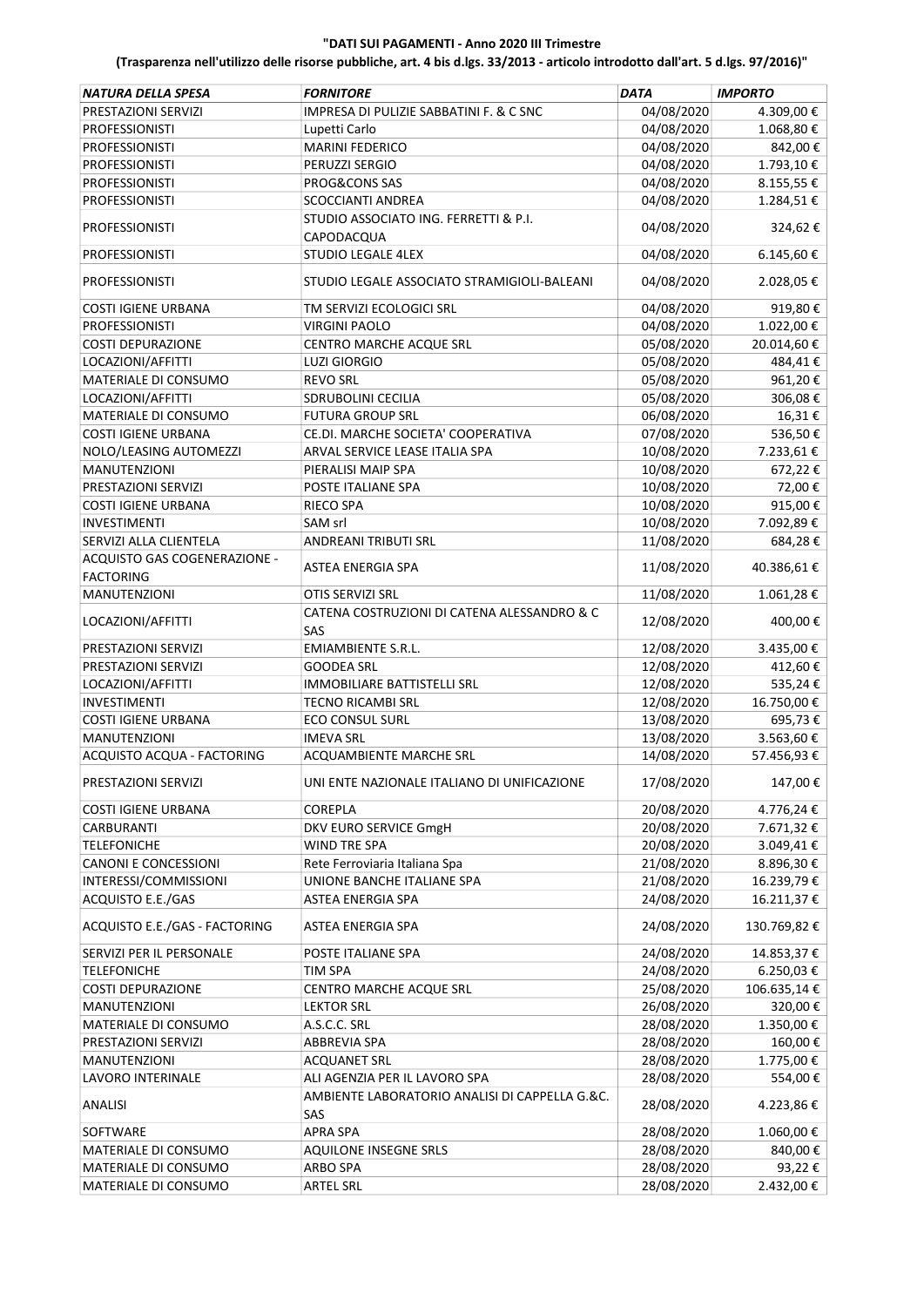| NATURA DELLA SPESA         | <b>FORNITORE</b>                                          | <b>DATA</b> | <b>IMPORTO</b> |
|----------------------------|-----------------------------------------------------------|-------------|----------------|
| PRESTAZIONI SERVIZI        | ATLANTE SOCIETA' COOPERATIVA SOCIALE ONLUS                | 28/08/2020  | 8.817,50€      |
| MANUTENZIONI               | AUTOSPURGHI C.M. SRL                                      | 28/08/2020  | 436,00€        |
| PRESTAZIONI SERVIZI        | <b>AXITEA SPA</b>                                         | 28/08/2020  | 82,46€         |
| SERVIZI PER IL PERSONALE   | BIOS SAS DI ALESSANDRINI FRANCESCA & C.                   | 28/08/2020  | 1.048,03€      |
| <b>MANUTENZIONI</b>        | <b>BLUPURA SRL</b>                                        | 28/08/2020  | 880,00€        |
| MATERIALE DI CONSUMO       | <b>BONTEMPI MICHELE SRL</b>                               | 28/08/2020  | 573,98€        |
| PRESTAZIONI SERVIZI        | C.A.M. SAS DI MORRESI FAUSTO & C.                         | 28/08/2020  | 95,56€         |
| MATERIALE DI CONSUMO       | CAGI DI GALIMBERTI MARINA                                 | 28/08/2020  | 2.413,70€      |
| MATERIALE DI CONSUMO       | CAPPELLETTI SANDRO                                        | 28/08/2020  | 3.300,00€      |
| <b>COSTI IGIENE URBANA</b> | <b>CARBONAFTA &amp; CARBOMETALLI SRL</b>                  | 28/08/2020  | 1.612,34 €     |
| MATERIALE DI CONSUMO       | <b>CARLO CAGNONI SPA</b>                                  | 28/08/2020  | 49,30€         |
| PRESTAZIONI SERVIZI        | CENTRO ASSISTENZA ECOLOGICA SRL                           | 28/08/2020  | 835,00€        |
| <b>COSTI IGIENE URBANA</b> | CENTRO MARCHE ACQUE SRL                                   | 28/08/2020  | 414,20€        |
| MATERIALE DI CONSUMO       | <b>CEVAN SRL</b>                                          | 28/08/2020  | 80,00€         |
|                            | Cieffe Multiservizi Srl                                   | 28/08/2020  |                |
| PRESTAZIONI SERVIZI        |                                                           |             | 2.150,00€      |
| MATERIALE DI CONSUMO       | COMAR COMMERCIALE SPA                                     | 28/08/2020  | 795,82€        |
| PRESTAZIONI SERVIZI        | COMUNE DI OSIMO                                           | 28/08/2020  | 1.252,59€      |
| <b>ANALISI</b>             | CONSULCHIMICA AMBIENTE SRL                                | 28/08/2020  | 4.080,00€      |
| PRESTAZIONI SERVIZI        | <b>CREDEMTEL SPA</b>                                      | 28/08/2020  | 1.378,30€      |
| <b>INVESTIMENTI</b>        | <b>CRESCIMBENI CARLO SRL</b>                              | 28/08/2020  | 3.509,29€      |
| MATERIALE DI CONSUMO       | <b>CRISTIANPACK SRL</b>                                   | 28/08/2020  | 356,40€        |
| MATERIALE DI CONSUMO       | DELTA SEGNALETICA SRL                                     | 28/08/2020  | 237,70€        |
| MATERIALE DI CONSUMO       | <b>DIGITRON ITALIA SRL</b>                                | 28/08/2020  | 90,00€         |
| SERVIZI PER IL PERSONALE   | <b>DOCEO GROUP SRL</b>                                    | 28/08/2020  | 955,00€        |
| PRESTAZIONI SERVIZI        | DOGMA SYSTEMS SRL                                         | 28/08/2020  | 260,00€        |
| MATERIALE DI CONSUMO       | <b>EDIF SPA</b>                                           | 28/08/2020  | 866,23€        |
| SOFTWARE                   | EDP SQUARED SRL SEMPLIFICATA                              | 28/08/2020  | 269,60€        |
| MATERIALE DI CONSUMO       | ELETTROMECCANICA PIERPAOLI SNC DI PIERPAOLI<br>DEVID & C. | 28/08/2020  | 175,00€        |
| MANUTENZIONI               | <b>ELLE SRL</b>                                           | 28/08/2020  | 1.850,00€      |
| SOFTWARE                   | ENGINEERING INGEGNERIA INFORMATICA SPA                    | 28/08/2020  | 1.218,00€      |
| <b>COSTI IGIENE URBANA</b> | ERREBI GRAFICHE RIPESI SRL                                | 28/08/2020  | 95,85€         |
| MATERIALE DI CONSUMO       | F.A.P.I. SRL                                              | 28/08/2020  | 217,50€        |
| MATERIALE DI CONSUMO       | FIORDELMONDO LUBRIFICANTI SRL                             | 28/08/2020  | 80,50€         |
| <b>MANUTENZIONI</b>        | <b>FORK LIFT SERVICE SRL</b>                              | 28/08/2020  | 839,22€        |
| SOFTWARE                   | FORMULA IMPRESOFT SPA                                     | 28/08/2020  | 995,67€        |
| MATERIALE DI CONSUMO       | <b>FRANCHI PACK SRL</b>                                   | 28/08/2020  | 625,00€        |
| COSTI IGIENE URBANA        | FRANCINELLA ENRICO SRL                                    | 28/08/2020  | 969,75€        |
| MANUTENZIONI               | FRANCINELLA ENRICO SRL                                    | 28/08/2020  | 3.130,98€      |
| <b>COSTI IGIENE URBANA</b> | <b>FRANCIONI LUCIANO</b>                                  | 28/08/2020  | 331,70€        |
| MANUTENZIONI               | FRINGUELLI di FRINGUELLI MAURO                            | 28/08/2020  | 3.415,00 €     |
| MATERIALE DI CONSUMO       | FUTURA DI NICOLINA MAGGIO                                 | 28/08/2020  | 2.305,00€      |
| MATERIALE DI CONSUMO       | <b>GBR ROSSETTO SPA</b>                                   | 28/08/2020  | 472,45€        |
| MATERIALE DI CONSUMO       | <b>GENERALE CALCESTRUZZI SRL</b>                          | 28/08/2020  | 138,60€        |
| MATERIALE DI CONSUMO       | <b>GF RICAMBI SRL</b>                                     | 28/08/2020  | 63,34€         |
|                            |                                                           | 28/08/2020  |                |
| MATERIALE DI CONSUMO       | <b>GIACCHETTA MARIO</b>                                   |             | 1.836,40€      |
| MATERIALE DI CONSUMO       | GIOVANNI MAZZARINI SRL                                    | 28/08/2020  | 174,82€        |
| MATERIALE DI CONSUMO       | <b>GOLMAR ADRIATICA SRL</b>                               | 28/08/2020  | 1.962,00€      |
| <b>MANUTENZIONI</b>        | GOMMAUTO DI PAOLUCCI & C. SNC                             | 28/08/2020  | 2.416,32 €     |
| NOLO/LEASING AUTOMEZZI     | <b>GORENT SPA</b>                                         | 28/08/2020  | 4.900,00€      |
| MATERIALE DI CONSUMO       | <b>GREINER SPA</b>                                        | 28/08/2020  | 1.641,00 €     |
| MATERIALE DI CONSUMO       | <b>HACH LANGE SRL</b>                                     | 28/08/2020  | 1.268,00 €     |
| MATERIALE DI CONSUMO       | HILTI ITALIA SPA                                          | 28/08/2020  | 299,00€        |
| PRESTAZIONI SERVIZI        | <b>IMBALPLAST SRL</b>                                     | 28/08/2020  | 2.078,24€      |
| MATERIALE DI CONSUMO       | <b>IME SERVICE SRL</b>                                    | 28/08/2020  | 3.602,50 €     |
| MATERIALE DI CONSUMO       | <b>IMETER SRL</b>                                         | 28/08/2020  | 1.605,56€      |
| PRESTAZIONI SERVIZI        | IMPRESA DI PULIZIE SABBATINI F. & C SNC                   | 28/08/2020  | 3.888,00€      |
| MATERIALE DI CONSUMO       | JOOG SRL                                                  | 28/08/2020  | 516,00€        |
| PRESTAZIONI SERVIZI        | <b>KEYPASS SRL</b>                                        | 28/08/2020  | 69,00€         |
| MATERIALE DI CONSUMO       | <b>KRATOS SRL</b>                                         | 28/08/2020  | 544,98€        |
| MATERIALE DI CONSUMO       | L.P. FERRAMENTA di LUCA PRINCIPI                          | 28/08/2020  | 798,50€        |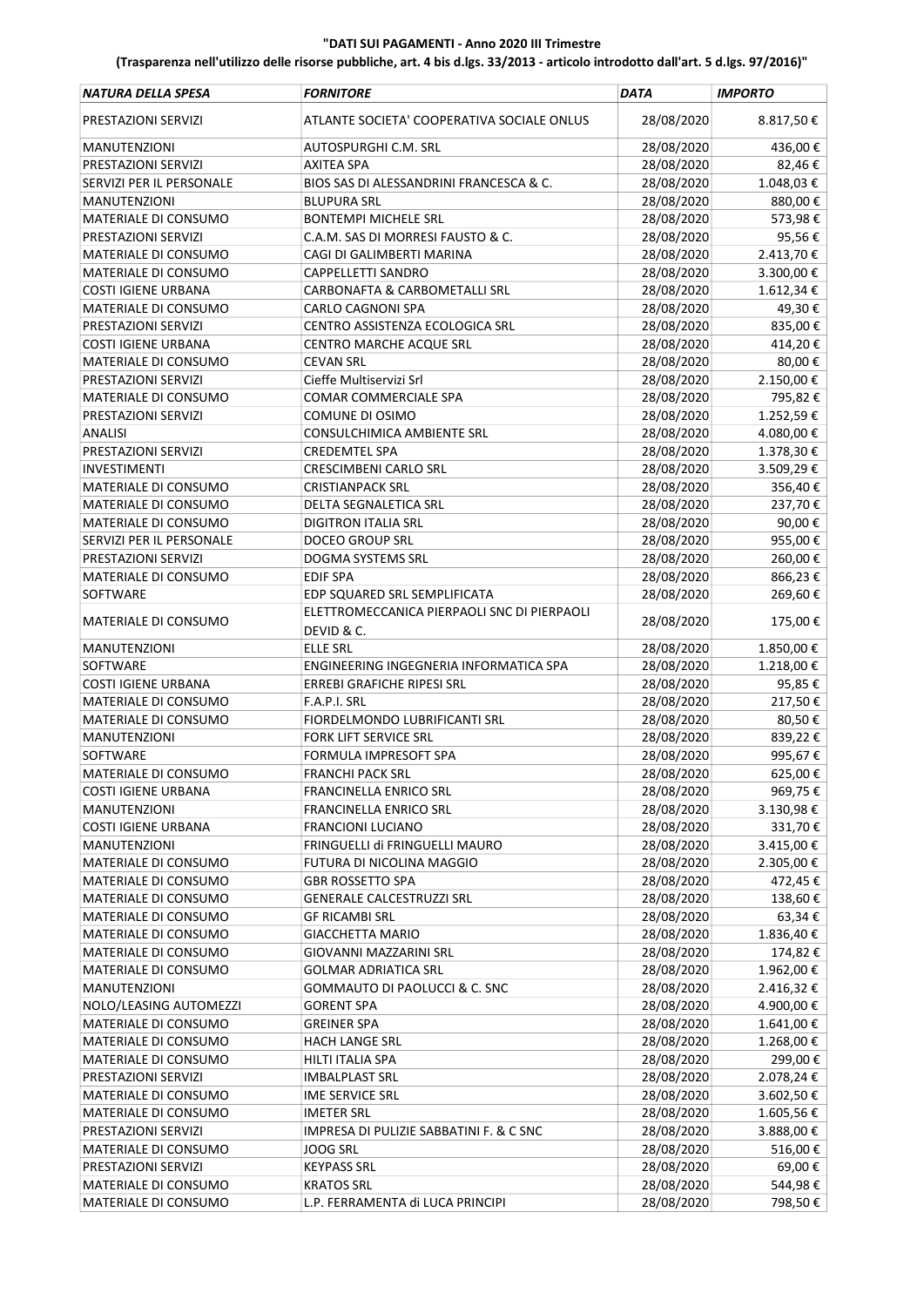| NATURA DELLA SPESA          | <b>FORNITORE</b>                              | DATA       | <b>IMPORTO</b> |
|-----------------------------|-----------------------------------------------|------------|----------------|
| MATERIALE DI CONSUMO        | LA MODELTARGA DI MASI GIOSAFAT                | 28/08/2020 | 120,00€        |
| <b>MANUTENZIONI</b>         | <b>LASER UFFICIO SRL</b>                      | 28/08/2020 | 135,00€        |
| MATERIALE DI CONSUMO        | <b>LASER UFFICIO SRL</b>                      | 28/08/2020 | 462,84€        |
| <b>MANUTENZIONI</b>         | <b>LEKTOR SRL</b>                             | 28/08/2020 | 1.056,00€      |
| MATERIALE DI CONSUMO        | <b>LINDE GAS ITALIA SRL</b>                   | 28/08/2020 | 293,15€        |
| <b>MANUTENZIONI</b>         | <b>MAC SRL</b>                                | 28/08/2020 | 3.549,80€      |
| MATERIALE DI CONSUMO        | MARINELLI PAOLO & C. SNC                      | 28/08/2020 | 531,47€        |
| PRESTAZIONI SERVIZI         | <b>MDS SRL</b>                                | 28/08/2020 | 810,50€        |
| MATERIALE DI CONSUMO        | ME.TE.MA. SRL                                 | 28/08/2020 | 700,00€        |
| <b>MANUTENZIONI</b>         | MEC AUTO SNC DI SARNARI F. & BIAGIOLA G.      | 28/08/2020 | 59,22€         |
| MATERIALE DI CONSUMO        | MECCANICA SEGRINO SRL                         | 28/08/2020 | 380,00€        |
| MATERIALE DI CONSUMO        | <b>MERCURI LUIGI</b>                          | 28/08/2020 | 27,74€         |
| MATERIALE DI CONSUMO        | <b>MGA AUTOMATION SRL</b>                     | 28/08/2020 | 965,00€        |
| MANUTENZIONI                | MORETTI ANTONIO & C. SNC                      | 28/08/2020 | 1.596,18€      |
| <b>MANUTENZIONI</b>         | <b>MOVITEC SRL</b>                            | 28/08/2020 | 158,40€        |
| <b>MANUTENZIONI</b>         | <b>MTB SRLS</b>                               | 28/08/2020 | 1.819,20€      |
| <b>MANUTENZIONI</b>         | MULTISERVICE OSIMO SRL                        | 28/08/2020 | 1.800,00 €     |
| <b>TELEFONICHE</b>          | NETOIP.COM SRL                                | 28/08/2020 | 343,94€        |
| PRESTAZIONI SERVIZI         | <b>NOMOS APPALTI SRL</b>                      | 28/08/2020 | 100,00€        |
| <b>MANUTENZIONI</b>         | NUOVA CARROZZERIA ADRIATICA SNC               | 28/08/2020 | 200,00€        |
| MATERIALE DI CONSUMO        | <b>NUOVA SAPI SRL</b>                         | 28/08/2020 | 244,86€        |
| MATERIALE DI CONSUMO        | O.R.D.I. SAS DI MARCHIONNE G. & C.            | 28/08/2020 | 1.318,90€      |
| MATERIALE DI CONSUMO        | OFFICE DEPOT ITALIA SRL                       | 28/08/2020 | 670,00€        |
| MATERIALE DI CONSUMO        | OFFICINE RIGAMONTI SPA                        | 28/08/2020 | 550,21€        |
| MATERIALE DI CONSUMO        | <b>ONEDIRECT SRL</b>                          | 28/08/2020 | 449,80€        |
| MANUTENZIONI                | <b>OPI SRL</b>                                | 28/08/2020 | 4.232,90€      |
| <b>MANUTENZIONI</b>         | PARADIGMA DI MASSIMO PIERMARIA                | 28/08/2020 | 455,00€        |
| <b>COSTI IGIENE URBANA</b>  | PAVONI ROSSANO SRL                            | 28/08/2020 | 3.490,25€      |
| <b>MANUTENZIONI</b>         | PAVONI ROSSANO SRL                            | 28/08/2020 | 6.778,00€      |
| INVESTIMENTI                | PESARESI RENATO SRL UNIPERSONALE              | 28/08/2020 | 196,00€        |
| MANUTENZIONI                | PICCININI SRL                                 | 28/08/2020 | 235,00€        |
| <b>INVESTIMENTI</b>         | PIERALISI MAIP SPA                            | 28/08/2020 | 7.045,28€      |
| PRESTAZIONI SERVIZI         | PRESENT S.P.A                                 | 28/08/2020 | 130,00€        |
| PRESTAZIONI SERVIZI         | PRESSCOM SRL                                  | 28/08/2020 | 2.150,00€      |
| NOLO/LEASING AUTOMEZZI      | PROGRAM DI AUTONOLEGGIO FIORENTINO SRL        | 28/08/2020 | 6.476,45€      |
| MATERIALE DI CONSUMO        | <b>PRO-TEC ITALIA SRL</b>                     | 28/08/2020 | 2.650,00 €     |
| MATERIALE DI CONSUMO        | <b>RACI SRL</b>                               | 28/08/2020 | 3.130,00€      |
| MATERIALE DI CONSUMO        | <b>RAVETTI SRL</b>                            | 28/08/2020 | 254,06€        |
| MATERIALE DI CONSUMO        | REMATARLAZZI SPA                              | 28/08/2020 | 6.293,67€      |
| MATERIALE DI CONSUMO        | <b>REVOLT SRL</b>                             | 28/08/2020 | 4.000,00€      |
| <b>COSTI IGIENE URBANA</b>  | <b>RIECO SPA</b>                              | 28/08/2020 | 1.792,00€      |
| <b>MATERIALE DI CONSUMO</b> | RIO INERTI SRL                                | 28/08/2020 | 1.454,16€      |
| PRESTAZIONI SERVIZI         | RISK ANALYSIS & MANAGEMENT SRL                | 28/08/2020 | 2.500,00 €     |
| MATERIALE DI CONSUMO        | RUBINETTERIE BRESCIANE BONOMI SPA             | 28/08/2020 | 328,00€        |
| <b>COSTI IGIENE URBANA</b>  | SALERNO PIETRO SRL                            | 28/08/2020 | 2.976,00€      |
| PRESTAZIONI SERVIZI         | SAUBER & SAUBER SRLS                          | 28/08/2020 | 390,00€        |
| MATERIALE DI CONSUMO        | <b>SAVECO SRL</b>                             | 28/08/2020 | 2.550,00€      |
| <b>MATERIALE DI CONSUMO</b> | SEAR SNC DI BRACONI G. & M.                   | 28/08/2020 | 97,00€         |
| <b>MANUTENZIONI</b>         | SEBACH SPA                                    | 28/08/2020 | 550,00€        |
| MANUTENZIONI                | SERVECOLOGIC SRL                              | 28/08/2020 | 3.440,00 €     |
| MATERIALE DI CONSUMO        | SILWA SRL                                     | 28/08/2020 | 17,55 €        |
| MATERIALE DI CONSUMO        | <b>SIOS SRL</b>                               | 28/08/2020 | 1.991,38€      |
| SERVIZI PER IL PERSONALE    | SODEXO BENEFITS E REWARDS SERVICES ITALIA SRL | 28/08/2020 | 8.032,50€      |
| <b>MANUTENZIONI</b>         | STACCHIETTI SERVICE SRL                       | 28/08/2020 | 695,80€        |
| MATERIALE DI CONSUMO        | SULZER ITALY SRL                              | 28/08/2020 | 2.896,00 €     |
| MANUTENZIONI                | <b>TCS SRL</b>                                | 28/08/2020 | 632,27€        |
| NOLO/LEASING AUTOMEZZI      | <b>TECNO RICAMBI SRL</b>                      | 28/08/2020 | 3.400,00 €     |
| <b>MANUTENZIONI</b>         | <b>TECNOUFFICIO SRL</b>                       | 28/08/2020 | 147,95 €       |
| MANUTENZIONI                | TERRIBILI RAIMONDO & C. SRL                   | 28/08/2020 | 445,00€        |
| MATERIALE DI CONSUMO        | <b>TESI SPA</b>                               | 28/08/2020 | 3.434,00 €     |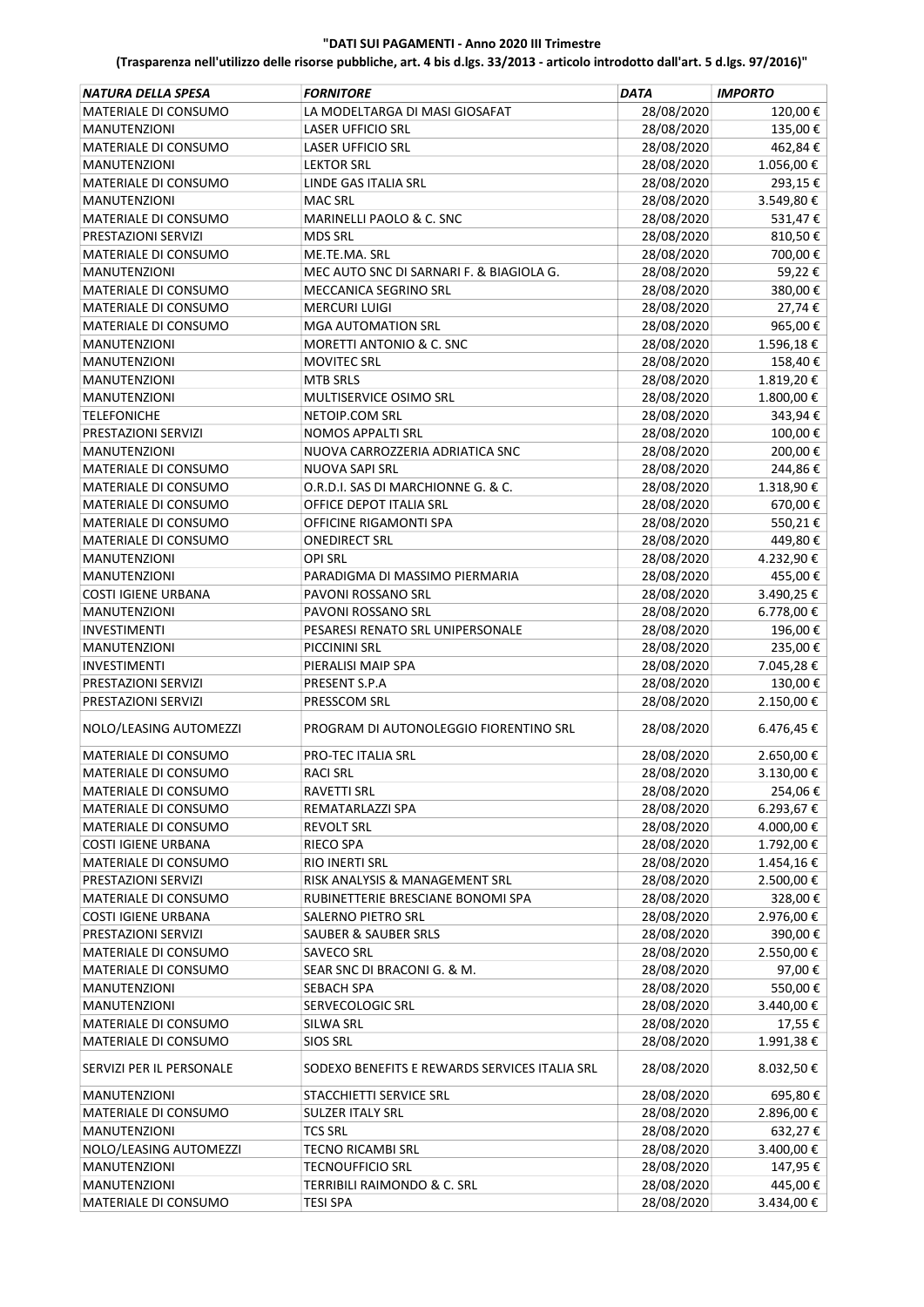| NATURA DELLA SPESA                                      | <b>FORNITORE</b>                          | <b>DATA</b> | <b>IMPORTO</b> |
|---------------------------------------------------------|-------------------------------------------|-------------|----------------|
| MATERIALE DI CONSUMO                                    | <b>THERMOVAPOR SRL</b>                    | 28/08/2020  | 556,72€        |
| <b>COSTI IGIENE URBANA</b>                              | TM SERVIZI ECOLOGICI SRL                  | 28/08/2020  | 2.195,85€      |
| <b>TRASPORTI</b>                                        | TNT GLOBAL EXPRESS SPA                    | 28/08/2020  | 102,93€        |
| MATERIALE DI CONSUMO                                    | TORCIANTI SAS DI TORCIANTI NAZZARENO & C. | 28/08/2020  | 1.300,00€      |
| <b>COSTI IGIENE URBANA</b>                              | TRASPORTI ECOLOGICI CIRIONI ARDUINO SRL   | 28/08/2020  | 706,38€        |
| <b>TRASPORTI</b>                                        | <b>TRK SRL</b>                            | 28/08/2020  | 1.503,50€      |
| <b>INVESTIMENTI</b>                                     | UNIFOR S.R.L.                             | 28/08/2020  | 4.500,00€      |
| PRESTAZIONI SERVIZI                                     | VEDETTA 2 MONDIALPOL SPA                  | 28/08/2020  | 300,00€        |
| MATERIALE DI CONSUMO                                    | <b>WURTH SRL</b>                          | 28/08/2020  | 276,62€        |
| <b>MANUTENZIONI</b>                                     | Z.P.Z. MACCHINE AGRICOLE SRL              | 28/08/2020  | 3.300,00€      |
| COSTI IGIENE URBANA - FACTORING                         | AIMAG SPA                                 | 31/08/2020  | 22.999,98€     |
| NOLO/LEASING AUTOMEZZI                                  | ALD AUTOMOTIVE ITALIA SRL                 | 31/08/2020  | 786,85€        |
| <b>LAVORO INTERINALE</b>                                | ALI AGENZIA PER IL LAVORO SPA             | 31/08/2020  | 24.627,95€     |
|                                                         |                                           |             |                |
| SERVIZI ALLA CLIENTELA - FACTORING ANDREANI TRIBUTI SRL |                                           | 31/08/2020  | 9.000,00€      |
| SOFTWARE - FACTORING                                    | APRA SPA                                  | 31/08/2020  | 25.990,00€     |
| <b>INVESTIMENTI</b>                                     | <b>ASTEA ENERGIA SPA</b>                  | 31/08/2020  | 3.750,00€      |
| <b>TRASPORTI</b>                                        | AUTOSTRADE PER L'ITALIA SPA               | 31/08/2020  | 451,15€        |
| COSTI IGIENE URBANA - FACTORING                         | AZIENDA SERVIZI AMBIENTALI SRL            | 31/08/2020  | 24.414,06€     |
| <b>INVESTIMENTI - FACTORING</b>                         | B.A. AUTOMAZIONI S.r.l. a socio unico     | 31/08/2020  | 13.200,00€     |
| MANUTENZIONI - FACTORING                                | <b>BARTOLINI SRL</b>                      | 31/08/2020  | 25.876,45€     |
| INVESTIMENTI - FACTORING                                | CENTRO CONTENITORI PLASTICA SRL           | 31/08/2020  | 14.785,00€     |
| COSTI IGIENE URBANA - FACTORING                         | CIR33 SERVIZI S.R.L.                      | 31/08/2020  | 46.094,69€     |
| PRESTAZIONI SERVIZI - FACTORING                         | <b>CREDEMTEL SPA</b>                      | 31/08/2020  | 9.914,25€      |
| <b>INVESTIMENTI - FACTORING</b>                         | D.P. EDILIZIA SRL                         | 31/08/2020  | 5.000,00€      |
| INVESTIMENTI - FACTORING                                | DINAMICA SPURGHI SRL                      | 31/08/2020  | 39.780,00€     |
| MANUTENZIONI - FACTORING                                | DINAMICA SPURGHI SRL                      | 31/08/2020  | 16.179,60€     |
| INVESTIMENTI - FACTORING                                | <b>DRILLING SOLUTIONS SRL</b>             | 31/08/2020  | 60.718,07€     |
| INVESTIMENTI - FACTORING                                | <b>ECOMONT SRL</b>                        | 31/08/2020  | 15.360,00€     |
| MATERIALE DI CONSUMO -                                  |                                           |             |                |
| <b>FACTORING</b>                                        | <b>EDIF SPA</b>                           | 31/08/2020  | 7.261,85€      |
| SOFTWARE - FACTORING                                    | ENGINEERING INGEGNERIA INFORMATICA SPA    | 31/08/2020  | 15.528,50€     |
| NOLO/LEASING AUTOMEZZI                                  | ES MOBILITY SRL                           | 31/08/2020  | 68,03€         |
| INVESTIMENTI - FACTORING                                | ESSEPIEMME IMPIANTI SRLS                  | 31/08/2020  | 5.110,00€      |
| MANUTENZIONI - FACTORING                                | F.C. SNC DI FALASCONI & CUPIDO            | 31/08/2020  | 21.100,50€     |
| MATERIALE DI CONSUMO                                    | FIP FORMATURA INIEZIONE POLIMERI SPA      | 31/08/2020  | 1.072,60 €     |
| MATERIALE DI CONSUMO -                                  |                                           |             |                |
| <b>FACTORING</b>                                        | FITT SPA                                  | 31/08/2020  | 14.688,00€     |
| CARBURANTI - FACTORING                                  | <b>GIACCHETTA MARIO</b>                   | 31/08/2020  | 29.260,30€     |
| PRESTAZIONI SERVIZI                                     | <b>INITIAL ITALIA SPA</b>                 | 31/08/2020  | 284,17€        |
| MANUTENZIONI - FACTORING                                | <b>INTERGEN SPA</b>                       | 31/08/2020  | 19.291,25€     |
| MANUTENZIONI - FACTORING                                | ITALSPURGO SRL UNIPERSONALE               | 31/08/2020  | 7.579,50€      |
| COSTI IGIENE URBANA - FACTORING                         | LA CITTA' VERDE COOP. SOC. A R.L.         | 31/08/2020  | 13.234,10€     |
| MATERIALE DI CONSUMO                                    | MADDALENA SPA                             | 31/08/2020  | 2.105,00€      |
| INVESTIMENTI - FACTORING                                | <b>MAKROS SRL</b>                         | 31/08/2020  | 59.494,95€     |
| INVESTIMENTI - FACTORING                                | MCI SERVICE SRL                           | 31/08/2020  | 17.888,20€     |
|                                                         |                                           |             |                |
| COSTI IGIENE URBANA - FACTORING                         | <b>MST SRL</b>                            | 31/08/2020  | 43.202,15€     |
| MANUTENZIONI - FACTORING                                | OSIMO SERVIZI SPA                         | 31/08/2020  | 13.371,30€     |
| PRESTAZIONI SERVIZI - FACTORING                         | OSIMO SERVIZI SPA                         | 31/08/2020  | 5.000,00€      |
| MATERIALE DI CONSUMO                                    | OSMO SISTEMI SRL                          | 31/08/2020  | 3.535,00 €     |
| MATERIALE DI CONSUMO -<br><b>FACTORING</b>              | PEPA TRASPORTI SRL                        | 31/08/2020  | 9.700,00€      |
| MATERIALE DI CONSUMO -<br><b>FACTORING</b>              | PIETRO FIORENTINI SPA                     | 31/08/2020  | 8.900,00€      |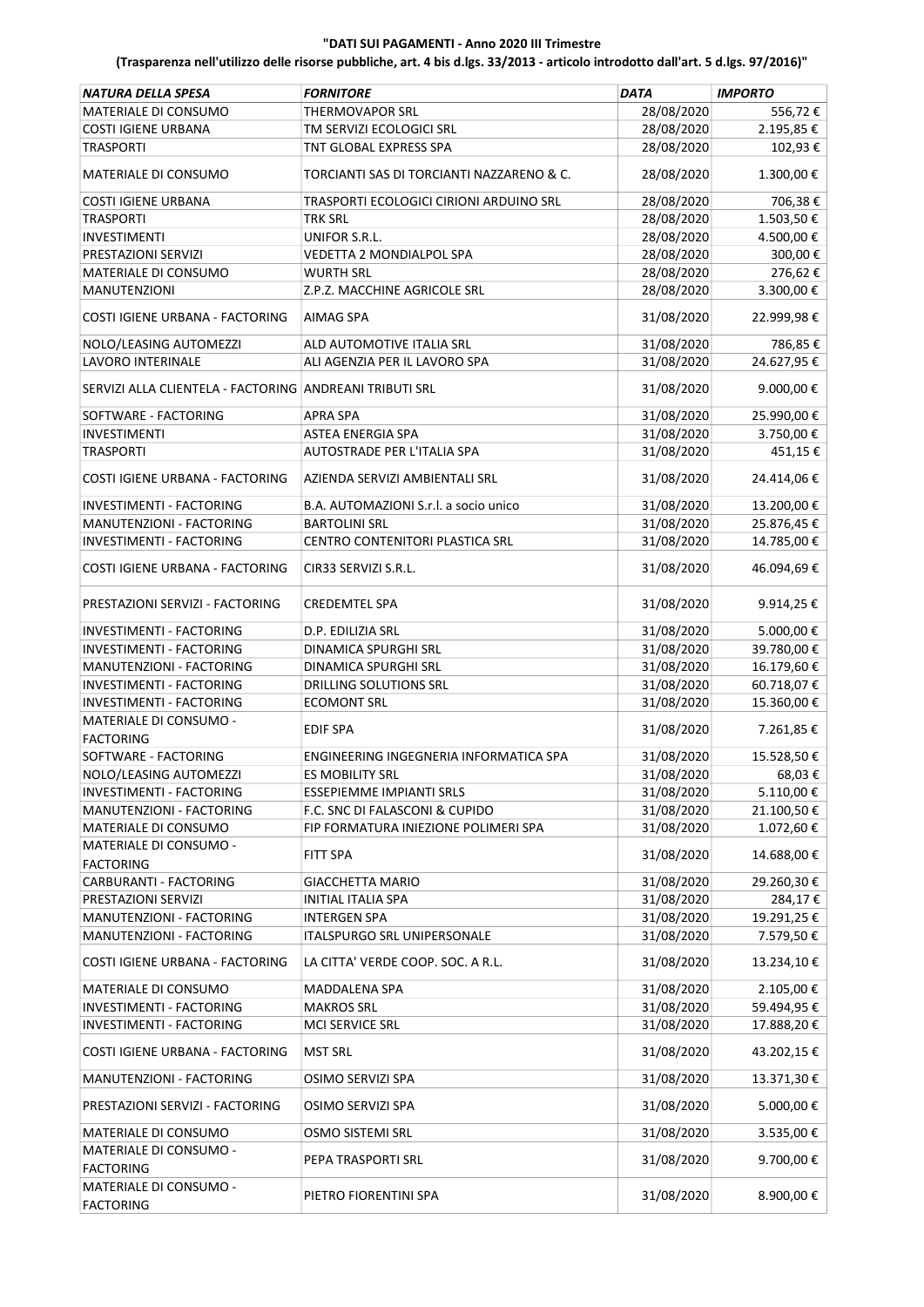| NATURA DELLA SPESA                                  | <b>FORNITORE</b>                                          | <b>DATA</b> | <b>IMPORTO</b> |
|-----------------------------------------------------|-----------------------------------------------------------|-------------|----------------|
| SERVIZI ALLA CLIENTELA                              | POSTE ITALIANE SPA                                        | 31/08/2020  | 6.591,92€      |
| <b>COSTI IGIENE URBANA</b>                          | S.E.S.A. SPA                                              | 31/08/2020  | 3.959,80€      |
| MATERIALE DI CONSUMO -                              |                                                           |             |                |
| <b>FACTORING</b>                                    | SEAR SNC DI BRACONI G. & M.                               | 31/08/2020  | 8.000,00€      |
| INVESTIMENTI - FACTORING                            | <b>TECNOTEAM SRL</b>                                      | 31/08/2020  | 7.200,00 €     |
| <b>TRASPORTI</b>                                    | <b>TELEPASS SPA</b>                                       | 31/08/2020  | 6,20€          |
|                                                     |                                                           |             |                |
| MATERIALE DI CONSUMO -                              | <b>WATERTECH SPA</b>                                      | 31/08/2020  | 7.120,00€      |
| <b>FACTORING</b>                                    |                                                           |             |                |
| SERVIZI PER IL PERSONALE                            | <b>WELFAREBIT SRL</b>                                     | 31/08/2020  | 14.390,33 €    |
| <b>CARBURANTI</b>                                   | ANDREUCCI MARCO E C SAS                                   | 01/09/2020  | 65,84€         |
| NOLO/LEASING AUTOMEZZI                              | ARVAL SERVICE LEASE ITALIA SPA                            | 01/09/2020  | 305,71€        |
| NOLO/LEASING AUTOMEZZI                              | <b>BNL LEASING SPA</b>                                    | 01/09/2020  | 12.362,57€     |
| CARBURANTI                                          | BRACALENTE STEFANO STAZIONE SERVIZIO ESSO                 | 01/09/2020  | 479,58€        |
| NOLO/LEASING AUTOMEZZI                              | <b>ICCREA BANCAIMPRESA SPA</b>                            | 01/09/2020  | 6.237,27€      |
| CARBURANTI                                          | METANO <sub>96</sub>                                      | 01/09/2020  | 226,31€        |
| LOCAZIONI/AFFITTI                                   | PRISMA IMMOBILIARE SRL                                    | 01/09/2020  | 3.650,00€      |
| CARBURANTI                                          | RECAR DI SEVERINI ARMANDO SNC                             | 01/09/2020  | 109,04€        |
| CARBURANTI                                          | SIMONETTI MARIO SRL                                       | 01/09/2020  | 644,79€        |
| PRESTAZIONI SERVIZI                                 | UTILITALIA SERVIZI SRL                                    | 01/09/2020  | 400,00€        |
| AUTOCONSUMI                                         | ASTEA - AUTOCONSUMI                                       | 02/09/2020  | 524,00€        |
| ACQUISTO E.E./GAS                                   | ASTEA ENERGIA SPA                                         | 02/09/2020  | 468,42€        |
| <b>PROFESSIONISTI</b>                               | PERRI GIACOMO MARIA                                       | 02/09/2020  | 39.584,58€     |
| <b>PROFESSIONISTI</b>                               | <b>ANDREONI ROBERTO</b>                                   | 03/09/2020  | 2.300,64€      |
| <b>PROFESSIONISTI</b>                               | <b>GATTO MASSIMILIANO</b>                                 | 03/09/2020  | 750,00€        |
| <b>PROFESSIONISTI</b>                               | MARINI FEDERICO                                           | 03/09/2020  | 1.997,00€      |
| <b>PROFESSIONISTI</b>                               | MASTROVINCENZO LUCIANO                                    | 03/09/2020  | 5.344,00 €     |
| <b>PROFESSIONISTI</b>                               | <b>ORPIANESI CARLO</b>                                    | 03/09/2020  | 1.747,29€      |
| <b>INVESTIMENTI</b>                                 | PERCOSSI GIAMPIERO                                        | 03/09/2020  | 2.819,04€      |
| <b>PROFESSIONISTI</b>                               | PERUZZI SERGIO                                            | 03/09/2020  | 645,84€        |
| <b>PROFESSIONISTI</b>                               | PROG&CONS SAS                                             | 03/09/2020  | 6.155,15€      |
| <b>PROFESSIONISTI</b>                               | ROMAGNOLI CLAUDIO                                         | 03/09/2020  | 106,88€        |
| <b>PROFESSIONISTI</b>                               | SCOCCIANTI ANDREA                                         | 03/09/2020  | 56,10€         |
|                                                     | STUDIO ASSOCIATO ING. FERRETTI & P.I.                     |             |                |
| <b>PROFESSIONISTI</b>                               | CAPODACQUA                                                | 03/09/2020  | 705,13€        |
| <b>PROFESSIONISTI</b>                               | <b>VIRGINI PAOLO</b>                                      | 03/09/2020  | 1.022,00€      |
| <b>AUTOCONSUMI</b>                                  | ASTEA - AUTOCONSUMI                                       | 04/09/2020  | 11.773,40€     |
| CARBURANTI                                          | DKV EURO SERVICE GmgH                                     | 04/09/2020  | 6.607,55 €     |
| <b>COSTI IGIENE URBANA</b>                          | ECO.TRA.FIL. DI BALDI FT. & C. SNC                        | 04/09/2020  | 258,50€        |
| LOCAZIONI/AFFITTI                                   | FONDAZIONE OPERE LAICHE LAURETANE E CASA<br><b>HERMES</b> | 04/09/2020  | 702,10€        |
| LOCAZIONI/AFFITTI                                   | <b>LUZI GIORGIO</b>                                       | 04/09/2020  | 550,41€        |
| <b>PROFESSIONISTI</b>                               | SCOCCIANTI ANDREA                                         | 04/09/2020  | 2.338,84 €     |
| LOCAZIONI/AFFITTI                                   | SDRUBOLINI CECILIA                                        | 04/09/2020  | 306,08€        |
| PRESTAZIONI SERVIZI                                 | <b>WILSON SRL</b>                                         | 04/09/2020  | 1.500,00€      |
| COSTI IGIENE URBANA - FACTORING                     | <b>HERAMBIENTE SPA</b>                                    | 07/09/2020  | 11.705,40€     |
| PRESTAZIONI SERVIZI                                 | DISTRIBUZIONE ELETTRICA ADRIATICA SPA                     | 08/09/2020  | 200,00€        |
| ALTRE FORNIT. RESIDUALI                             | <b>GUERRINI GIUSEPPE</b>                                  | 08/09/2020  | 1.000,00€      |
| <b>MANUTENZIONI</b>                                 | PIETRO FIORENTINI SPA                                     | 08/09/2020  | 2.429,35€      |
| <b>CANONI E CONCESSIONI</b>                         | <b>ANAS SPA</b>                                           | 09/09/2020  | 203,80€        |
| <b>INVESTIMENTI</b>                                 | <b>GAMBINI GIANCARLO</b>                                  | 09/09/2020  | 794,60€        |
| SERVIZI ALLA CLIENTELA                              | ANDREANI TRIBUTI SRL                                      | 11/09/2020  | 184,75€        |
| ACQUISTO GAS COGENERAZIONE -<br><b>FACTORING</b>    | ASTEA ENERGIA SPA                                         | 11/09/2020  | 23.892,66€     |
| CANONI E CONCESSIONI - FACTORING COMUNE DI RECANATI |                                                           | 11/09/2020  | 63.884,98€     |
| LOCAZIONI/AFFITTI                                   | IMMOBILIARE BATTISTELLI SRL                               | 11/09/2020  | 535,24€        |
| LOCAZIONI/AFFITTI                                   | CATENA COSTRUZIONI DI CATENA ALESSANDRO & C               | 14/09/2020  | 400,00€        |
| MATERIALE DI CONSUMO                                | SAS<br>EFFELLE SAS Di F. MONTECCHIANI & C.                | 14/09/2020  | 80,40€         |
|                                                     |                                                           |             |                |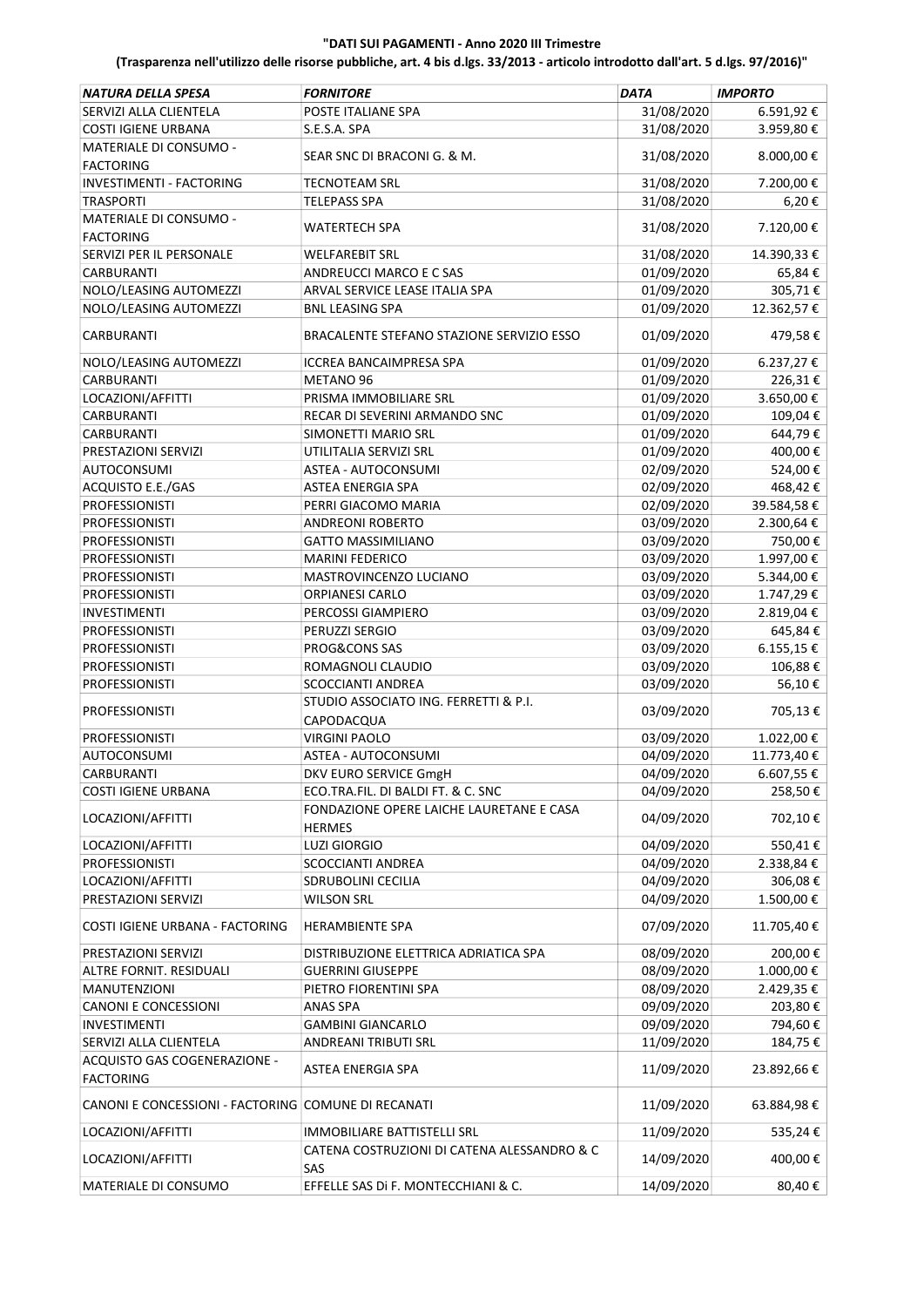| NATURA DELLA SPESA            | <b>FORNITORE</b>                                                        | <b>DATA</b> | <b>IMPORTO</b>        |
|-------------------------------|-------------------------------------------------------------------------|-------------|-----------------------|
|                               | CANONI E CONCESSIONI - FACTORING SOCIETA' PER L'ACQUEDOTTO DEL NERA SPA | 14/09/2020  | 209.477,88€           |
| <b>TELEFONICHE</b>            | <b>TIM SPA</b>                                                          | 14/09/2020  | 7.229,25€             |
| ACQUISTO ACQUA - FACTORING    | ACQUAMBIENTE MARCHE SRL                                                 | 15/09/2020  | 63.610,45€            |
| PRESTAZIONI SERVIZI           | <b>ARDESIA SRL</b>                                                      | 15/09/2020  | 25,00€                |
| <b>PROFESSIONISTI</b>         | <b>FERRANTI PAOLO</b>                                                   | 15/09/2020  | 1.151,87€             |
| <b>TELEFONICHE</b>            | <b>GO INTERNET SPA</b>                                                  | 15/09/2020  | 75,00€                |
| PRESTAZIONI SERVIZI           | DISTRIBUZIONE ELETTRICA ADRIATICA SPA                                   | 16/09/2020  | 133.887,68€           |
| NOLO/LEASING AUTOMEZZI        | <b>FRAIKIN ITALIA SRL</b>                                               | 16/09/2020  | 5.840,00€             |
| <b>INVESTIMENTI</b>           | <b>KELLER GMBH</b>                                                      | 16/09/2020  | 6.071,80€             |
| PRESTAZIONI SERVIZI           | LA FENICE DI LARDINI CINZIA & C. SNC - AG.AMM.VA                        | 16/09/2020  | 37,00€                |
| <b>PROFESSIONISTI</b>         | <b>MARINI FEDERICO</b>                                                  | 16/09/2020  | 842,00€               |
| PRESTAZIONI SERVIZI           | POSTEL SPA                                                              | 17/09/2020  | 276,00€               |
| ACQUISTO E.E./GAS             | ASTEA ENERGIA SPA                                                       | 21/09/2020  | 18.938,07€            |
| ACQUISTO E.E./GAS - FACTORING | <b>ASTEA ENERGIA SPA</b>                                                | 21/09/2020  | 173.811,30€           |
| CARBURANTI                    | DKV EURO SERVICE GmgH                                                   | 21/09/2020  | 6.897,22€             |
| <b>TELEFONICHE</b>            | WIND TRE SPA                                                            | 21/09/2020  | 2.635,61€             |
| NOLO/LEASING AUTOMEZZI        | ARVAL SERVICE LEASE ITALIA SPA                                          | 22/09/2020  | 7.501,55€             |
| <b>MANUTENZIONI</b>           | <b>IDEA SRL</b>                                                         | 22/09/2020  | 1.153,00€             |
| <b>MANUTENZIONI</b>           | M.A.I.D. SRL                                                            | 22/09/2020  | $1.312, 30\ \epsilon$ |
| <b>MANUTENZIONI</b>           | PARADIGMA DI MASSIMO PIERMARIA                                          | 22/09/2020  | 2.000,00€             |
| MATERIALE DI CONSUMO          | RAFFAELI CINZIA                                                         | 22/09/2020  | 405,00€               |
| PRESTAZIONI SERVIZI           | STIVALA GIOVANNI                                                        | 22/09/2020  | 60,00€                |
| MATERIALE DI CONSUMO          | OBI ITALIA Srl a socio unico                                            | 23/09/2020  | 110,66€               |
| <b>COSTI DEPURAZIONE</b>      | CENTRO MARCHE ACQUE SRL                                                 | 24/09/2020  | 106.635,14€           |
| <b>COSTI IGIENE URBANA</b>    | <b>COREPLA</b>                                                          | 24/09/2020  | 2.882,93€             |
| MATERIALE DI CONSUMO          | <b>GMA CONTROLS SRL</b>                                                 | 24/09/2020  | 118.515,00€           |
| <b>COSTI IGIENE URBANA</b>    | <b>RIECO SPA</b>                                                        | 28/09/2020  | 457,50€               |
| <b>TELEFONICHE</b>            | VODAFONE ITALIA S.P.A.                                                  | 28/09/2020  | 3,90€                 |
| <b>MANUTENZIONI</b>           | <b>ACQUANET SRL</b>                                                     | 29/09/2020  | 1.775,00 €            |
| LAVORO INTERINALE             | ALI AGENZIA PER IL LAVORO SPA                                           | 29/09/2020  | 33.291,71€            |
|                               | AMBIENTE LABORATORIO ANALISI DI CAPPELLA G.&C.                          |             |                       |
| <b>ANALISI</b>                | SAS                                                                     | 29/09/2020  | 4.324,62€             |
| MATERIALE DI CONSUMO          | ARS COMM SRL                                                            | 29/09/2020  | 1.485,00€             |
| PRESTAZIONI SERVIZI           | ATLANTE SOCIETA' COOPERATIVA SOCIALE ONLUS                              | 29/09/2020  | 9.186,95€             |
| MANUTENZIONI                  | AUTOSPURGHI C.M. SRL                                                    | 29/09/2020  | 285,00€               |
| PRESTAZIONI SERVIZI           | <b>AXITEA SPA</b>                                                       | 29/09/2020  | 2.318,96€             |
| MATERIALE DI CONSUMO          | <b>BONTEMPI MICHELE SRL</b>                                             | 29/09/2020  | 1.975,23€             |
| <b>COSTI IGIENE URBANA</b>    | BREGA EUGENIO & C. S.R.L.                                               | 29/09/2020  | 150,00€               |
| MATERIALE DI CONSUMO          | BUSCARINI SNC DI PAOLO E FRANCESCO BUSCARINI                            | 29/09/2020  | 726,60€               |
| PRESTAZIONI SERVIZI           | C.A.M. SAS DI MORRESI FAUSTO & C.                                       | 29/09/2020  | 423,02€               |
| MATERIALE DI CONSUMO          | CAGI DI GALIMBERTI MARINA                                               | 29/09/2020  | 2.709,50€             |
| <b>COSTI IGIENE URBANA</b>    | CARBONAFTA & CARBOMETALLI SRL                                           | 29/09/2020  | 1.140,79€             |
| MATERIALE DI CONSUMO          | CARLO CAGNONI SPA                                                       | 29/09/2020  | 1.250,05€             |
| MANUTENZIONI                  | CARPENTERIA METALLICA SRL UNIPERSONALE                                  | 29/09/2020  | 2.098,00€             |
| MATERIALE DI CONSUMO          | CARPENTERIA METALLICA SRL UNIPERSONALE                                  | 29/09/2020  | 2.250,00€             |
| PRESTAZIONI SERVIZI           | CENTRO ASSISTENZA ECOLOGICA SRL                                         | 29/09/2020  | 1.790,00€             |
| MATERIALE DI CONSUMO          | CHIAVI SERRATURE OSIMO SNC                                              | 29/09/2020  | 166,10€               |
| <b>MANUTENZIONI</b>           | CO.M.A.R. SAS DI RAMAZZOTTI & C.                                        | 29/09/2020  | 1.315,93€             |
| MATERIALE DI CONSUMO          | CO.MA.RI. SRL                                                           | 29/09/2020  | 2.050,00 €            |
| PRESTAZIONI SERVIZI           | COMAR COMMERCIALE SPA                                                   | 29/09/2020  | 990,00€               |
| PRESTAZIONI SERVIZI           | <b>CONSULPROGETT SRL</b>                                                | 29/09/2020  | 352,50€               |
| PRESTAZIONI SERVIZI           | <b>CREDEMTEL SPA</b>                                                    | 29/09/2020  | 1.468,72€             |
| MATERIALE DI CONSUMO          | DE.CO.MAC snc DI GUAZZARONI STEFANO C.                                  | 29/09/2020  | 150,00€               |
| MANUTENZIONI                  | DINAMICA SPURGHI SRL                                                    | 29/09/2020  | 1.720,00€             |
| PRESTAZIONI SERVIZI           | DOGMA SYSTEMS SRL                                                       | 29/09/2020  | 260,00€               |
| MATERIALE DI CONSUMO          | ELETTROMECCANICA FAGGIOLATI SRL                                         | 29/09/2020  | 3.946,46€             |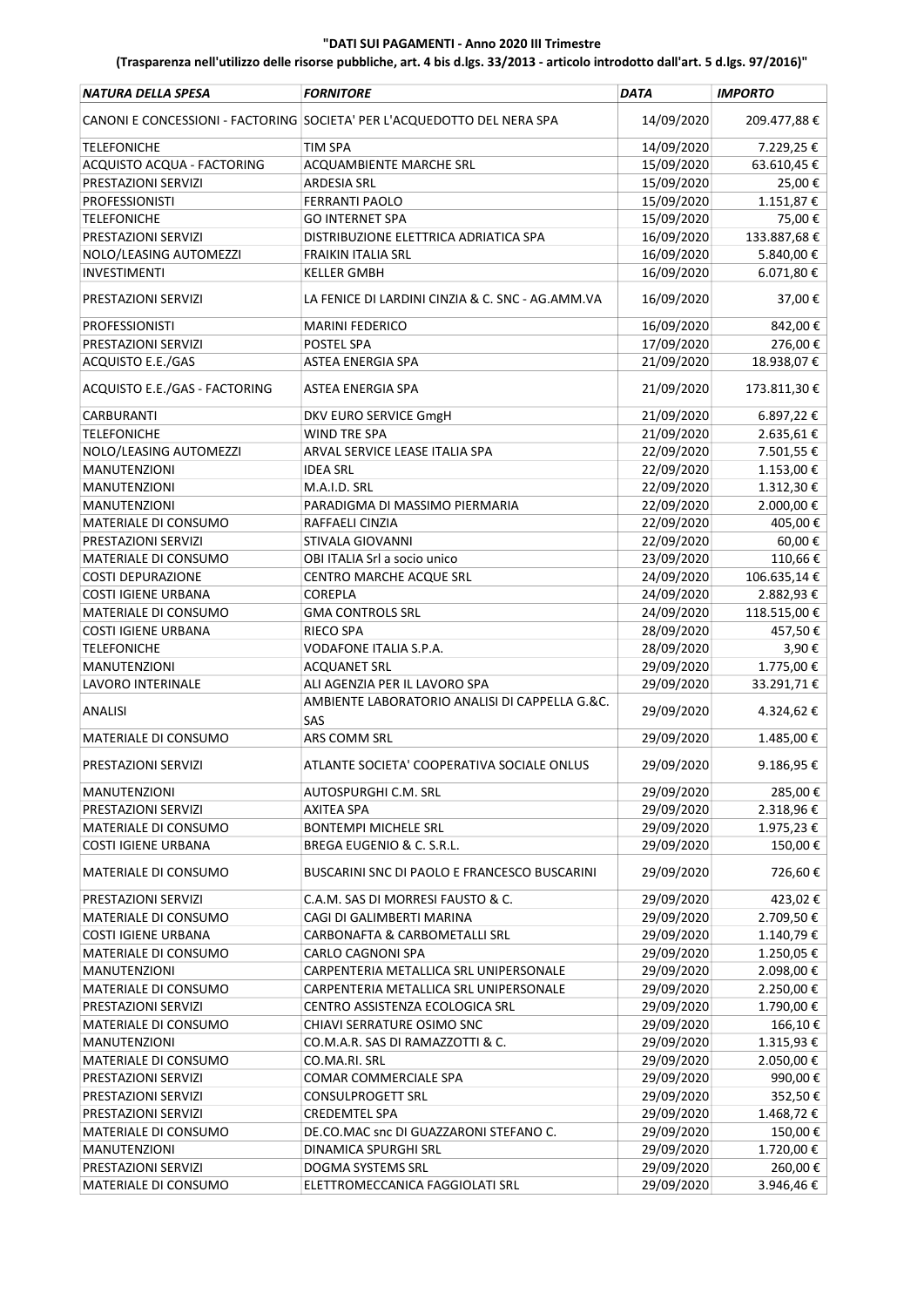| NATURA DELLA SPESA         | <b>FORNITORE</b>                                   | <b>DATA</b> | <b>IMPORTO</b> |
|----------------------------|----------------------------------------------------|-------------|----------------|
| MATERIALE DI CONSUMO       | ELETTROMECCANICA PIERPAOLI SNC DI PIERPAOLI        | 29/09/2020  | 55,00€         |
|                            | DEVID & C.                                         |             |                |
| <b>MANUTENZIONI</b>        | <b>ELLE SRL</b>                                    | 29/09/2020  | 1.667,80€      |
| MATERIALE DI CONSUMO       | <b>EMERSON PROCESS MANAGEMENT SRL</b>              | 29/09/2020  | $1.050,00$ €   |
| MATERIALE DI CONSUMO       | <b>EMIAMBIENTE S.R.L.</b>                          | 29/09/2020  | 3.435,00€      |
| MATERIALE DI CONSUMO       | <b>ENDRESS HAUSER ITALIA SPA</b>                   | 29/09/2020  | 367,75€        |
| NOLO/LEASING AUTOMEZZI     | <b>ES MOBILITY SRL</b>                             | 29/09/2020  | 68,03€         |
| MATERIALE DI CONSUMO       | ESSEPI SNC DI LASCA PIETRO E STRAPPATO SECONDO     | 29/09/2020  | 700,00€        |
| MATERIALE DI CONSUMO       | <b>EUROCARTA SRL</b>                               | 29/09/2020  | 1.291,20€      |
| MANUTENZIONI               | <b>EUSEBI SPA</b>                                  | 29/09/2020  | 230,94€        |
| MATERIALE DI CONSUMO       | F.A.P.I. SRL                                       | 29/09/2020  | 520,00€        |
| MANUTENZIONI               | F.LLI COLA SNC DI GENESIO IVANO FRANCESCO          | 29/09/2020  | 171,78€        |
| <b>INVESTIMENTI</b>        | FAST SERVICE SNC DI ENRICO E MANUEL SPALLACCI      | 29/09/2020  | 9.644,78€      |
| INVESTIMENTI               | FAVA MASSIMO                                       | 29/09/2020  | 600,00€        |
| MATERIALE DI CONSUMO       | <b>FORME SRL</b>                                   | 29/09/2020  | 3.324,00€      |
| SOFTWARE                   | FORMULA IMPRESOFT SPA                              | 29/09/2020  | 2.309,49€      |
| <b>COSTI IGIENE URBANA</b> | <b>FRANCINELLA ENRICO SRL</b>                      | 29/09/2020  | 500,25€        |
| <b>COSTI IGIENE URBANA</b> | <b>FRANCIONI LUCIANO</b>                           | 29/09/2020  | 505,50€        |
| MANUTENZIONI               | FRINGUELLI di FRINGUELLI MAURO                     | 29/09/2020  | 141,00€        |
| <b>COSTI IGIENE URBANA</b> | <b>GASPARETTI SRL</b>                              | 29/09/2020  | 274,50€        |
| MATERIALE DI CONSUMO       | <b>GENERALE CALCESTRUZZI SRL</b>                   | 29/09/2020  | 665,28€        |
| MATERIALE DI CONSUMO       | <b>GF RICAMBI SRL</b>                              | 29/09/2020  | 991,43€        |
| <b>MANUTENZIONI</b>        | <b>GIULIODORI SRL</b>                              | 29/09/2020  | 60,00€         |
| MATERIALE DI CONSUMO       | <b>GMG SRL</b>                                     | 29/09/2020  | 1.200,00€      |
| MANUTENZIONI               | GOMMAUTO DI PAOLUCCI & C. SNC                      | 29/09/2020  | 3.425,26€      |
| NOLO/LEASING AUTOMEZZI     | <b>GORENT SPA</b>                                  | 29/09/2020  | 4.900,00€      |
| MATERIALE DI CONSUMO       | GREINER SPA                                        | 29/09/2020  | 1.023,00€      |
| MATERIALE DI CONSUMO       | <b>HACH LANGE SRL</b>                              | 29/09/2020  | 4.436,90€      |
| MATERIALE DI CONSUMO       | HILTI ITALIA SPA                                   | 29/09/2020  | 299,00€        |
| MATERIALE DI CONSUMO       | <b>HYDROSKOP SRL</b>                               | 29/09/2020  | 496,00€        |
| PRESTAZIONI SERVIZI        | I. & S. T. INTEGRAZIONI E SISTEMI TELEMATICI SRL   | 29/09/2020  | 270,00€        |
| PRESTAZIONI SERVIZI        | <b>IGIENSTUDIO SRL</b>                             | 29/09/2020  | 5.770,00€      |
| MATERIALE DI CONSUMO       | <b>IMETER SRL</b>                                  | 29/09/2020  | 448,46€        |
| PRESTAZIONI SERVIZI        | <b>IMPRESA DI PULIZIE SABBATINI F. &amp; C SNC</b> | 29/09/2020  | 3.976,00€      |
| <b>MANUTENZIONI</b>        | <b>INTERGEN SPA</b>                                | 29/09/2020  | 3.387,50€      |
| <b>MANUTENZIONI</b>        | ITALAUTO 2 SRL                                     | 29/09/2020  | 529,24€        |
| MANUTENZIONI               | ITALSPURGO SRL UNIPERSONALE                        | 29/09/2020  | 3.471,50€      |
| MATERIALE DI CONSUMO       | JOOG SRL                                           | 29/09/2020  | 864,00€        |
| MATERIALE DI CONSUMO       | <b>KRATOS SRL</b>                                  | 29/09/2020  | 610,30€        |
| MATERIALE DI CONSUMO       | L.P. FERRAMENTA di LUCA PRINCIPI                   | 29/09/2020  | 738,05 €       |
| MATERIALE DI CONSUMO       | LA.M. SERVICE DI MENGHI L.                         | 29/09/2020  | 680,00€        |
| <b>MANUTENZIONI</b>        | LAMPACRESCIA 2 SRL                                 | 29/09/2020  | 305,34€        |
| MATERIALE DI CONSUMO       | M.S. ATTREZZATURE SRL                              | 29/09/2020  | 330,00€        |
| MANUTENZIONI               | <b>MAC SRL</b>                                     | 29/09/2020  | 7.166,44 €     |
| <b>COSTI IGIENE URBANA</b> | MACERO MACERATESE SRL                              | 29/09/2020  | 1.197,90 €     |
| MATERIALE DI CONSUMO       | MARINELLI PAOLO & C. SNC                           | 29/09/2020  | 675,17€        |
| <b>COSTI IGIENE URBANA</b> | MAZZIERI MICHELE E F.LLI SNC                       | 29/09/2020  | 574,00€        |
| MANUTENZIONI               | MORETTI ANTONIO & C. SNC                           | 29/09/2020  | 3.215,51€      |
| MANUTENZIONI               | MOVISERVICE DI PRESENTI ROSSANO & C.SNC            | 29/09/2020  | 30,00€         |
| <b>MANUTENZIONI</b>        | <b>MOVITEC SRL</b>                                 | 29/09/2020  | 160,00€        |
| MATERIALE DI CONSUMO       | NTI-NKE SRL                                        | 29/09/2020  | 2.520,00 €     |
| MATERIALE DI CONSUMO       | O.R.D.I. SAS DI MARCHIONNE G. & C.                 | 29/09/2020  |                |
|                            | OFFICINA MECCANICA 3M SNC DI MOSCA G. -            |             | 2.544,20€      |
| <b>MANUTENZIONI</b>        | MENGONI E. - MANGARRE D.                           | 29/09/2020  | 1.037,14€      |
| MANUTENZIONI               | <b>OPI SRL</b>                                     | 29/09/2020  | 5.438,78€      |
| PRESTAZIONI SERVIZI        | OSIMO SERVIZI SPA                                  | 29/09/2020  | 1.500,00 €     |
| MATERIALE DI CONSUMO       | PAMO COMPUTERS SRL                                 | 29/09/2020  | 351,70€        |
| <b>COSTI IGIENE URBANA</b> | PAVONI ROSSANO SRL                                 | 29/09/2020  | 3.936,00 €     |
| MANUTENZIONI               | PICCININI SRL                                      | 29/09/2020  | 237,00€        |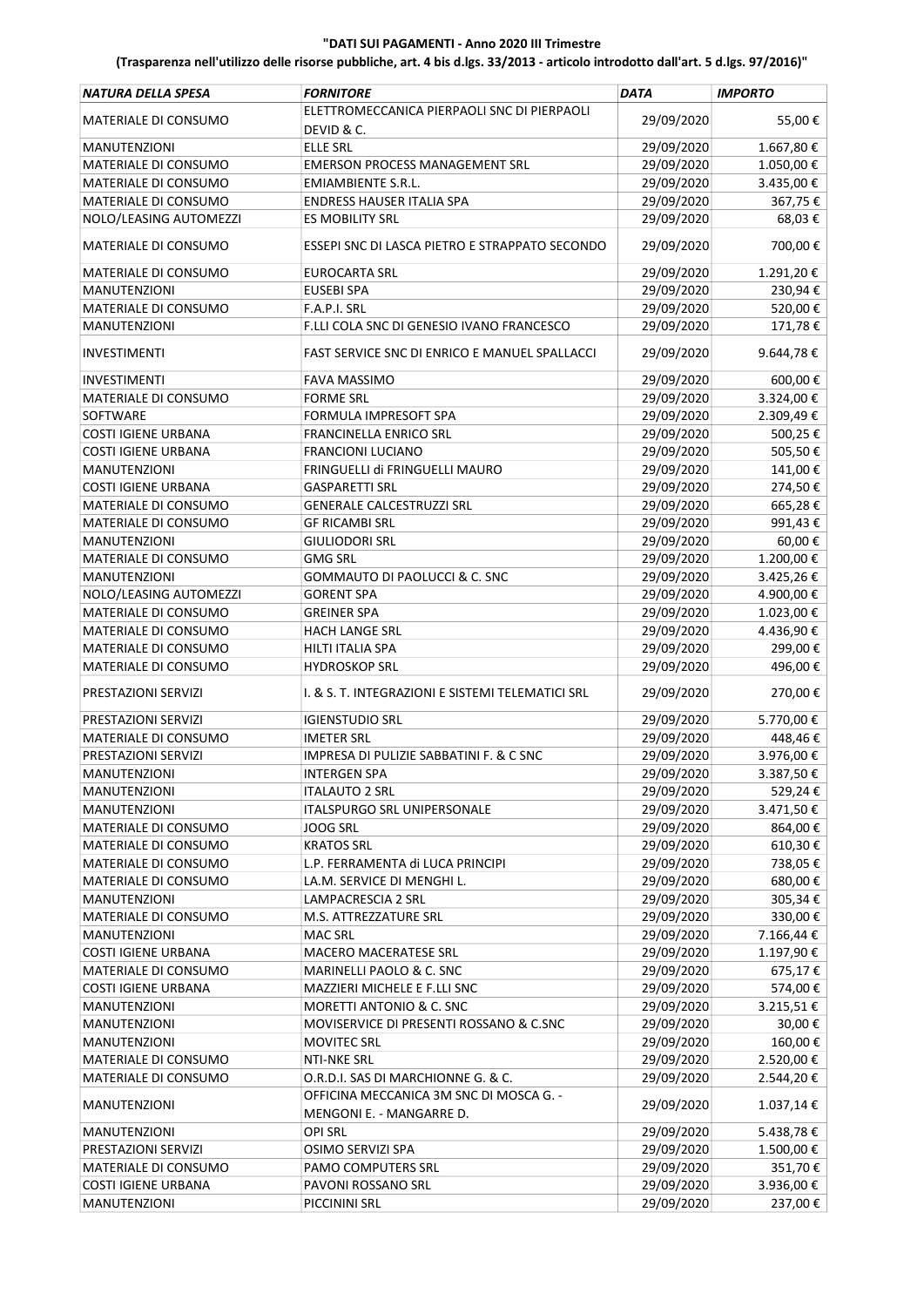| NATURA DELLA SPESA                                 | <b>FORNITORE</b>                                         | DATA       | <b>IMPORTO</b>         |
|----------------------------------------------------|----------------------------------------------------------|------------|------------------------|
| <b>MANUTENZIONI</b>                                | PIETRO FIORENTINI SPA                                    | 29/09/2020 | 2.429,35€              |
| MATERIALE DI CONSUMO                               | PIETRO FIORENTINI SPA                                    | 29/09/2020 | 2.077,80 €             |
| LOCAZIONI/AFFITTI                                  | PRISMA IMMOBILIARE SRL                                   | 29/09/2020 | 3.650,00€              |
| NOLO/LEASING AUTOMEZZI                             | PROGRAM DI AUTONOLEGGIO FIORENTINO SRL                   | 29/09/2020 | 6.451,04€              |
| MATERIALE DI CONSUMO                               | REMATARLAZZI SPA                                         | 29/09/2020 | 5.873,51€              |
| <b>COSTI IGIENE URBANA</b>                         | RIECO SPA                                                | 29/09/2020 | 1.410,50€              |
| PRESTAZIONI SERVIZI                                | RISK ANALYSIS & MANAGEMENT SRL                           | 29/09/2020 | 5.400,00€              |
| MATERIALE DI CONSUMO                               | RIVECO GENERAL SIDER SPA                                 | 29/09/2020 | 4.080,00€              |
| <b>INVESTIMENTI</b>                                | S.I.T. S.c.p.A.                                          | 29/09/2020 | 3.711,84€              |
| <b>PROFESSIONISTI</b>                              | SANTINELLI CIRO                                          | 29/09/2020 | 1.125,00€              |
| MATERIALE DI CONSUMO                               | <b>SAVECO SRL</b>                                        | 29/09/2020 | 2.100,00€              |
| <b>MANUTENZIONI</b>                                | SAVORETTI SAVERIO & PRINCIPI ADRIANA SNC                 | 29/09/2020 | 1.950,00€              |
| MATERIALE DI CONSUMO                               | SEAR SNC DI BRACONI G. & M.                              | 29/09/2020 | 258,00€                |
| PRESTAZIONI SERVIZI                                | <b>SEDA PARTNERS SRL</b>                                 | 29/09/2020 | 5.000,00€              |
| PRESTAZIONI SERVIZI                                | <b>SERVECOLOGIC SRL</b>                                  | 29/09/2020 | 17.738,54€             |
| MATERIALE DI CONSUMO                               | SPAZIO VERDE INTERNATIONAL SRL                           | 29/09/2020 | 1.976,00€              |
| <b>MANUTENZIONI</b>                                | STACCHIETTI SERVICE SRL                                  | 29/09/2020 | 186,68€                |
| <b>MATERIALE DI CONSUMO</b>                        | <b>STURA SRL</b>                                         | 29/09/2020 | 105,74€                |
| MATERIALE DI CONSUMO                               | T.I.S. SERVICE SPA                                       | 29/09/2020 | 2.965,00€              |
| INVESTIMENTI                                       | TE.MA TECNOLOGIA & MACCHINARI SRL                        | 29/09/2020 | 3.540,00€              |
| INVESTIMENTI                                       | <b>TECNO RICAMBI SRL</b>                                 | 29/09/2020 | 16.750,00€             |
| PRESTAZIONI SERVIZI                                | <b>TECNOTEAM SRL</b>                                     | 29/09/2020 | 978,00€                |
| PRESTAZIONI SERVIZI                                | TELEKOTTAGE PLUS SRL                                     | 29/09/2020 | 17.999,04€             |
| <b>COSTI IGIENE URBANA</b>                         | TM SERVIZI ECOLOGICI SRL                                 | 29/09/2020 | 2.139,80€              |
| <b>TRASPORTI</b>                                   | TNT GLOBAL EXPRESS SPA                                   | 29/09/2020 | 85,18€                 |
| <b>COSTI IGIENE URBANA</b>                         | TRASPORTI ECOLOGICI CIRIONI ARDUINO SRL                  | 29/09/2020 | 1.218,24€              |
| <b>TRASPORTI</b>                                   | TRK SRL                                                  | 29/09/2020 | 1.503,50€              |
| MATERIALE DI CONSUMO                               | <b>VAR GROUP SPA</b>                                     | 29/09/2020 | 2.100,00€              |
| MATERIALE DI CONSUMO                               | VE.MA.PLA. SRL                                           | 29/09/2020 | 1.229,55€              |
| PRESTAZIONI SERVIZI                                | VEDETTA 2 MONDIALPOL SPA                                 | 29/09/2020 | 750,00€                |
| <b>MANUTENZIONI</b>                                | <b>VERTIV SRL</b>                                        | 29/09/2020 | 1.400,00€              |
| MATERIALE DI CONSUMO                               | WATERTECH SPA                                            | 29/09/2020 | 690,00€                |
| PRESTAZIONI SERVIZI                                | <b>WORLD PROTECTION SECURITY SRL</b>                     | 29/09/2020 | 3.630,00€              |
| MATERIALE DI CONSUMO                               | <b>WURTH SRL</b>                                         | 29/09/2020 | 593,85€                |
| <b>MANUTENZIONI</b>                                | Z.P.Z. MACCHINE AGRICOLE SRL                             | 29/09/2020 | 1.800,00€              |
| COSTI IGIENE URBANA - FACTORING                    | AIMAG SPA                                                | 30/09/2020 | 24.530,20€             |
|                                                    |                                                          | 30/09/2020 |                        |
| NOLO/LEASING AUTOMEZZI<br><b>TRASPORTI</b>         | ALD AUTOMOTIVE ITALIA SRL<br>AUTOSTRADE PER L'ITALIA SPA | 30/09/2020 | 939,44€                |
| COSTI IGIENE URBANA - FACTORING                    | AZIENDA SERVIZI AMBIENTALI SRL                           | 30/09/2020 | 611,89€<br>15.459,44 € |
|                                                    |                                                          |            |                        |
| INVESTIMENTI - FACTORING                           | B.A. AUTOMAZIONI S.r.l. a socio unico                    | 30/09/2020 | 38.652,66€             |
| MANUTENZIONI - FACTORING                           | <b>BARTOLINI SRL</b>                                     | 30/09/2020 | 30.030,33€             |
| MATERIALE DI CONSUMO -<br><b>FACTORING</b>         | BASSANI ALESSANDRO SRL                                   | 30/09/2020 | 4.389,00€              |
| PRESTAZIONI SERVIZI - FACTORING                    | CENTRO ASSISTENZA ECOLOGICA SRL                          | 30/09/2020 | 5.925,00€              |
| COSTI IGIENE URBANA - FACTORING                    | CIR33 SERVIZI S.R.L.                                     | 30/09/2020 | 46.336,41€             |
| INVESTIMENTI - FACTORING                           | COLOREDIL S.R.L. SOCIETA' UNIPERSONALE                   | 30/09/2020 | 8.205,60€              |
| CANONI E CONCESSIONI - FACTORING COMUNE DI CINGOLI |                                                          | 30/09/2020 | 149.814,00€            |
| <b>ANALISI - FACTORING</b>                         | CONSULCHIMICA AMBIENTE SRL                               | 30/09/2020 | 12.198,22 €            |
| MATERIALE DI CONSUMO -<br><b>FACTORING</b>         | EMA QUADRI ELETTRICI SRL                                 | 30/09/2020 | 22.185,00€             |
| MANUTENZIONI - FACTORING                           | F.C. SNC DI FALASCONI & CUPIDO                           | 30/09/2020 | 19.402,37€             |
| MATERIALE DI CONSUMO -<br><b>FACTORING</b>         | FITT SPA                                                 | 30/09/2020 | 20.608,17€             |
| INVESTIMENTI - FACTORING                           | FRANCINELLA ENRICO SRL                                   | 30/09/2020 | 33.591,28€             |
| MANUTENZIONI - FACTORING                           | FRANCINELLA ENRICO SRL                                   | 30/09/2020 | 95.985,89€             |
| CARBURANTI - FACTORING                             | <b>GIACCHETTA MARIO</b>                                  | 30/09/2020 | 25.238,00€             |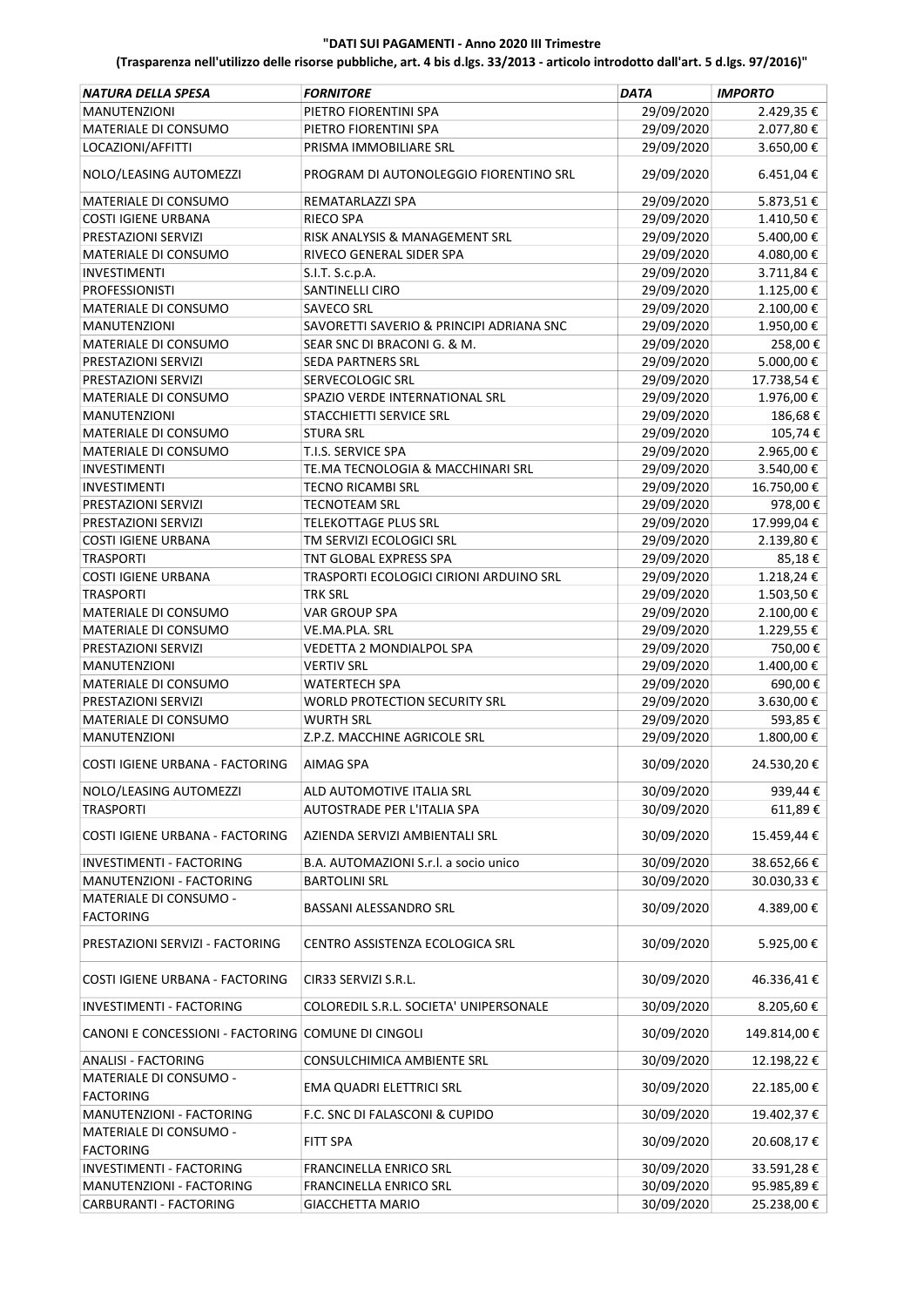| NATURA DELLA SPESA                         | <b>FORNITORE</b>                               | <b>DATA</b> | <b>IMPORTO</b> |
|--------------------------------------------|------------------------------------------------|-------------|----------------|
| MATERIALE DI CONSUMO -                     | <b>GIACCHETTA MARIO</b>                        | 30/09/2020  | 1.321,60€      |
| <b>FACTORING</b>                           |                                                |             |                |
| MATERIALE DI CONSUMO -<br><b>FACTORING</b> | <b>GRUNDFOS POMPE ITALIA SRL</b>               | 30/09/2020  | 5.279,00€      |
| COSTI IGIENE URBANA - FACTORING            | <b>HERAMBIENTE SPA</b>                         | 30/09/2020  | 13.864,20€     |
| INVESTIMENTI - FACTORING                   | IDRAULICA & AMBIENTE SRL                       | 30/09/2020  | 10.727,60€     |
| INVESTIMENTI - FACTORING                   | <b>IDROPOMPE SRL</b>                           | 30/09/2020  | 17.714,69€     |
| INVESTIMENTI - FACTORING                   | IMET F.LLI PESARESI SRL                        | 30/09/2020  | 25.012,38€     |
| COSTI IGIENE URBANA - FACTORING            | <b>IMPRESA SANGALLI GIANCARLO &amp; C. SRL</b> | 30/09/2020  | 8.265,00€      |
| MATERIALE DI CONSUMO -<br><b>FACTORING</b> | ME.TE.MA. SRL                                  | 30/09/2020  | 10.200,00€     |
| COSTI IGIENE URBANA - FACTORING            | <b>MST SRL</b>                                 | 30/09/2020  | 40.384,37€     |
| MANUTENZIONI - FACTORING                   | OSIMO SERVIZI SPA                              | 30/09/2020  | 9.009,70€      |
| PRESTAZIONI SERVIZI - FACTORING            | OSIMO SERVIZI SPA                              | 30/09/2020  | 1.613,50€      |
| MANUTENZIONI                               | PIETRO FIORENTINI SPA                          | 30/09/2020  | 7.909,00€      |
| SERVIZI PER IL PERSONALE                   | POSTE ITALIANE SPA                             | 30/09/2020  | 6.264,47€      |
| MATERIALE DI CONSUMO -                     | PR INDUSTRIAL SRL                              | 30/09/2020  | 6.487,97€      |
| <b>FACTORING</b>                           |                                                |             |                |
| MATERIALE DI CONSUMO                       | REDI S.p.A.                                    | 30/09/2020  | 467,29€        |
| COSTI IGIENE URBANA                        | S.E.S.A. SPA                                   | 30/09/2020  | 3.897,40€      |
| MATERIALE DI CONSUMO -<br><b>FACTORING</b> | SOCIETA' DEL GRES SPA                          | 30/09/2020  | 13.200,00€     |
| <b>INVESTIMENTI</b>                        | <b>TEKNO PONTEGGI SRL</b>                      | 30/09/2020  | 1.200,00€      |
| <b>TRASPORTI</b>                           | <b>TELEPASS SPA</b>                            | 30/09/2020  | 6,20€          |
|                                            |                                                |             |                |
|                                            |                                                |             |                |
|                                            |                                                |             |                |
|                                            |                                                |             |                |
|                                            |                                                |             |                |
|                                            |                                                |             |                |
|                                            |                                                |             |                |
|                                            |                                                |             |                |
|                                            |                                                |             |                |
|                                            |                                                |             |                |
|                                            |                                                |             |                |
|                                            |                                                |             |                |
|                                            |                                                |             |                |
|                                            |                                                |             |                |
|                                            |                                                |             |                |
|                                            |                                                |             |                |
|                                            |                                                |             |                |
|                                            |                                                |             |                |
|                                            |                                                |             |                |
|                                            |                                                |             |                |
|                                            |                                                |             |                |
|                                            |                                                |             |                |
|                                            |                                                |             |                |
|                                            |                                                |             |                |
|                                            |                                                |             |                |
|                                            |                                                |             |                |
|                                            |                                                |             |                |
|                                            |                                                |             |                |
|                                            |                                                |             |                |
|                                            |                                                |             |                |